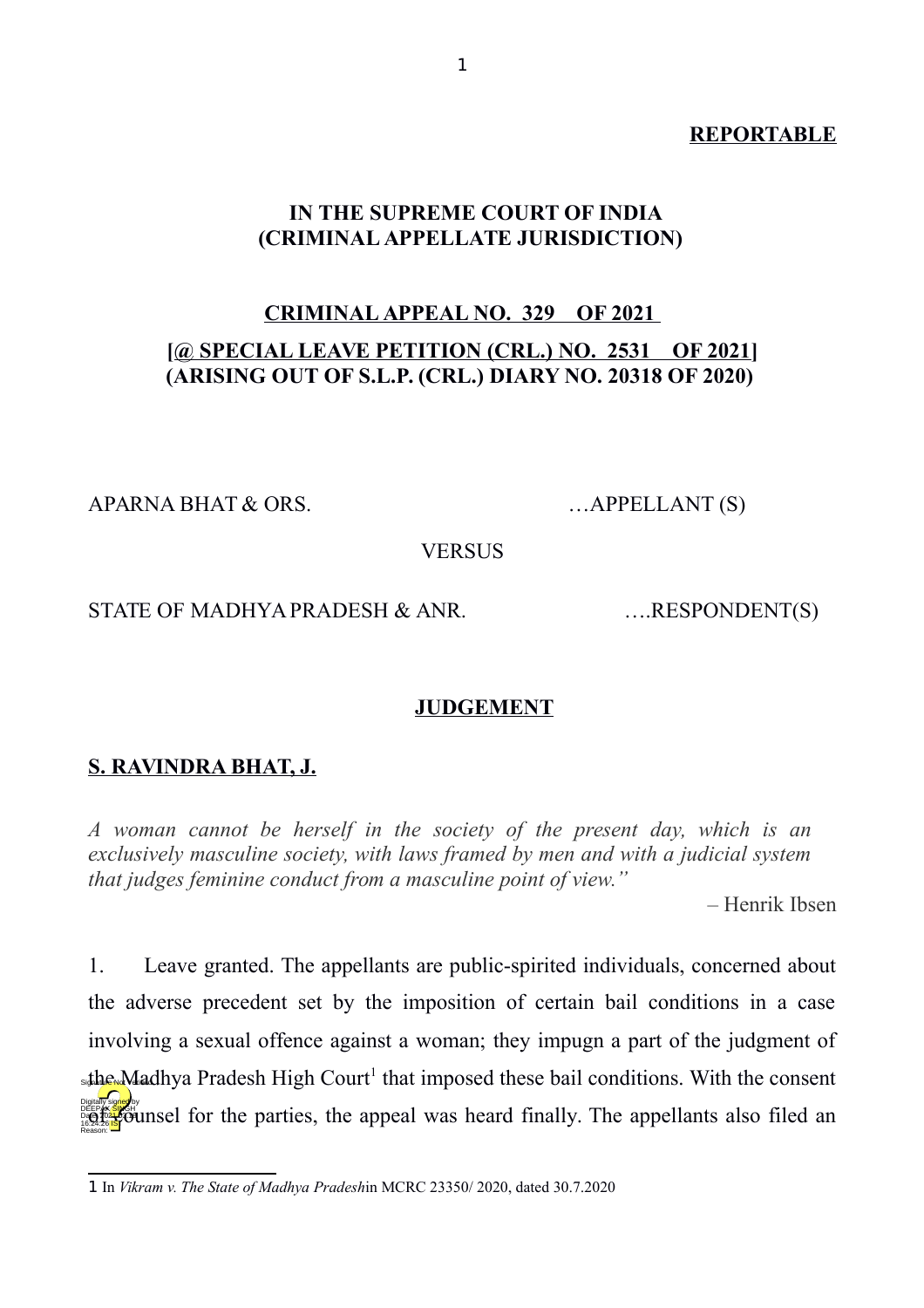application<sup>[2](#page-1-0)</sup>, seeking directions that all the High Courts and trial Courts be directed to refrain from making observations and imposing conditions in rape and sexual assault cases, at any stage of judicial proceedings, that trivialize the trauma undergone by survivors and adversely affect their dignity. Certain intervenors also preferred an application in support of the appeal, seeking clear directions to all Courts to refrain from imposing *"irrelevant, freaky or illegal bail conditions".* 

2. Ibsen, the prescient nineteenth century author, made a powerful statement (quoted as the epigram at the beginning of this judgment); sadly, even today, in the twenty first century, after 70 years as a republic with the goal of equality for all, many courts seem to be oblivious of the problem. In a sense, this judgment is not as much about only the merits of the impugned conditions of the bail order, but is meant to address a wider canvas of (what appears to be) entrenched paternalistic and misogynistic attitudes that are regrettably reflected at times in judicial orders and judgments.

3. The brief facts of the case are that on 20.04.2020 at about 2.30 a.m., the accused-applicant, a neighbour of the complainant, entered her house and caught hold of the complainant's hand, and allegedly attempted to harass her sexually. Accordingly, Crime No. 133/2020 was registered at Police Station, Bhatpachlana, District-Ujjain for the offences punishable under sections 452, [3](#page-1-1)54A<sup>3</sup>, 323 and 506 of the Indian Penal Code (IPC). The case was investigated and a charge sheet was filed. The accused filed an application under Section 438 of Code of Criminal Procedure, 1973 (hereafter "CrPC") seeking pre-arrest bail. The High Court, by the impugned

<span id="page-1-1"></span>3Section 354A reads as follows:

<span id="page-1-0"></span><sup>2</sup>Crl. M.P No. 102226/2020

*<sup>&</sup>quot;354A. Sexual harassment and punishment for sexual harassment.—*

*<sup>(1)</sup> A man committing any of the following acts—* 

*<sup>(</sup>i) physical contact and advances involving unwelcome and explicit sexual overtures; or* 

*<sup>(</sup>ii) a demand or request for sexual favours; or* 

*<sup>(</sup>iii) showing pornography against the will of a woman; or* 

*<sup>(</sup>iv) making sexually coloured remarks, shall be guilty of the offence of sexual harassment.* 

*<sup>(2)</sup> Any man who commits the offence specified in clause (i) or clause (ii) or clause (iii) of sub-section (1) shall be punished with rigorous imprisonment for a term which may extend to three years, or with fine, or with both.* 

*<sup>(3)</sup> Any man who commits the offence specified in clause (iv) of sub-section (1) shall be punished with imprisonment of either description for a term which may extend to one year, or with fine, or with both."*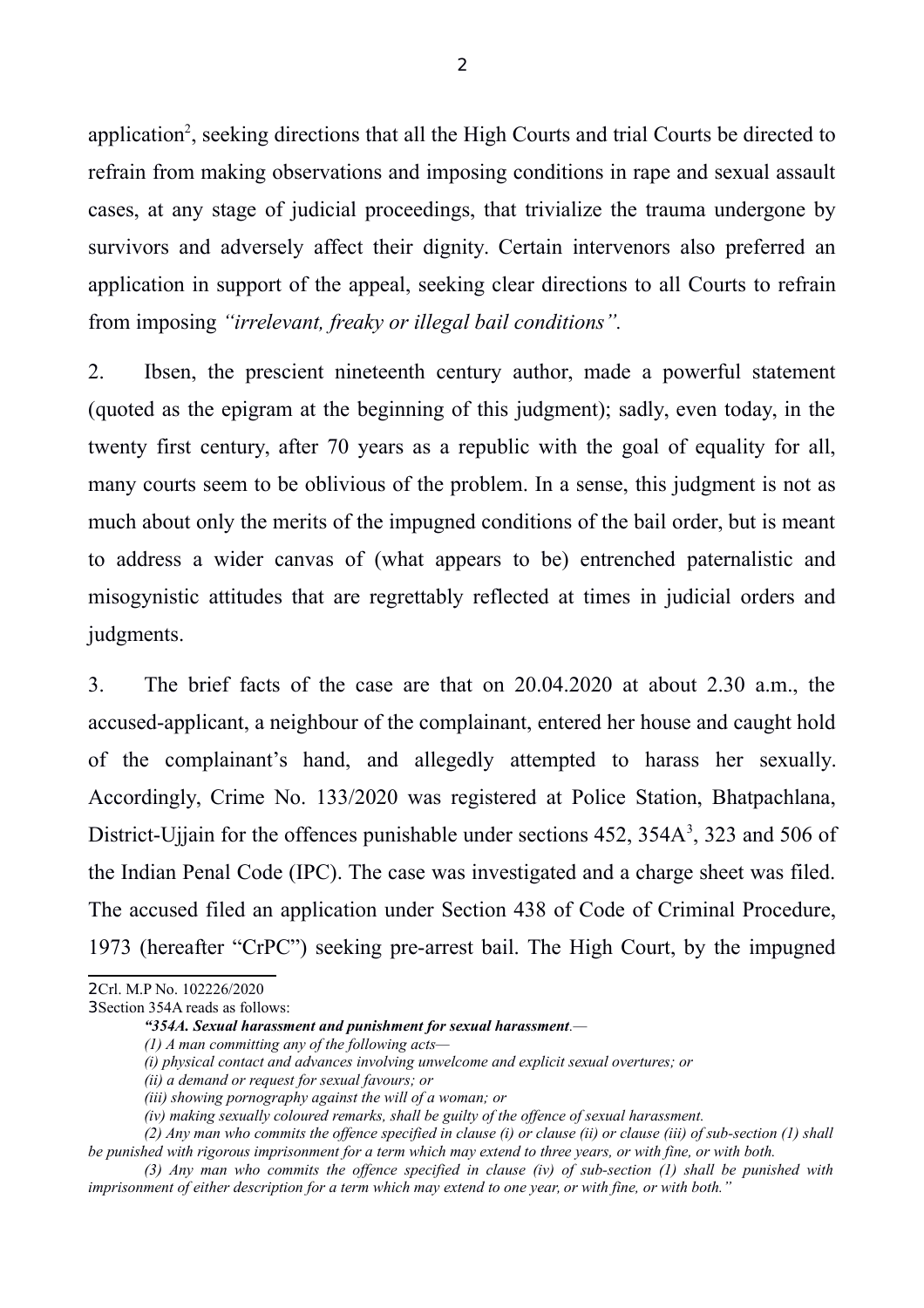order, even while granting bail to the applicant imposed the following condition which is under challenge in this petition.

*(i)* "*The applicant along with his wife shall visit the house of the complainant with Rakhi thread/ band on 3rd August, 2020 at 11:00 a.m. with a box of sweets and request the complainant -Sarda Bai to tie the Rakhi band to him with the promise to protect her to the best of his ability for all times to come. He shall also tender Rs. 11,000/- to the complainant as a customary ritual usually offered by the brothers to sisters on such occasion and shall also seek her blessings. The applicant shall also tender Rs. 5,000/- to the son of the complainant – Vishal for purchase of clothes and sweets. The applicant shall obtain photographs and receipts of payment made to the complainant and her son, and the same shall be filed through the counsel for placing the same on record of this case before this Registry. The aforesaid deposit of amount shall not influence the pending trial, but is only for enlargement of the applicant on bail."*

4. The appellants submit that the expressions *"in the interest of justice"*, *"such other conditions court considers necessary"* and *"as it may think fit"* as provided in the bare text of the Section  $437(3)(c)$  as well as Section  $438(2)(iv)$  of the CrPC, give discretion to the Courts to impose such other conditions as may be required in the facts of a particular case, but those conditions have to be in consonance with the other conditions in the provisions, the purpose of granting bail and no other consideration.

5. The appellants cite *Kunal Kumar Tiwari v. State of Bihar[4](#page-2-0)* and *Sumit Mehta v. State (NCT of Delhi)<sup>[5](#page-2-1)</sup>* and argue that this court's observations in those decisions must be followed by every court while considering and dealing with bail applications. They also rely on the observations made in para 18 of *State of M.P* v. *Madanlal,[6](#page-2-2)* and urge that in cases of sexual offences, the idea of compromise, especially in the form of marriage between the accused and the prosecutrix is abhorrent, and should not be considered a judicial remedy, as it would be antithetical to the woman's honour and dignity. Likewise, reliance was placed on *Ramphal v. State of Haryana[7](#page-2-3)* , where the

- <span id="page-2-1"></span>5 (2013) 15 SCC 570
- <span id="page-2-2"></span>6 (2015) 7 SCC 681

<span id="page-2-0"></span><sup>4</sup> (2018) 16 SCC 74

<span id="page-2-3"></span><sup>7</sup>Crl. A. No. 438/2011decided on 27.11.2019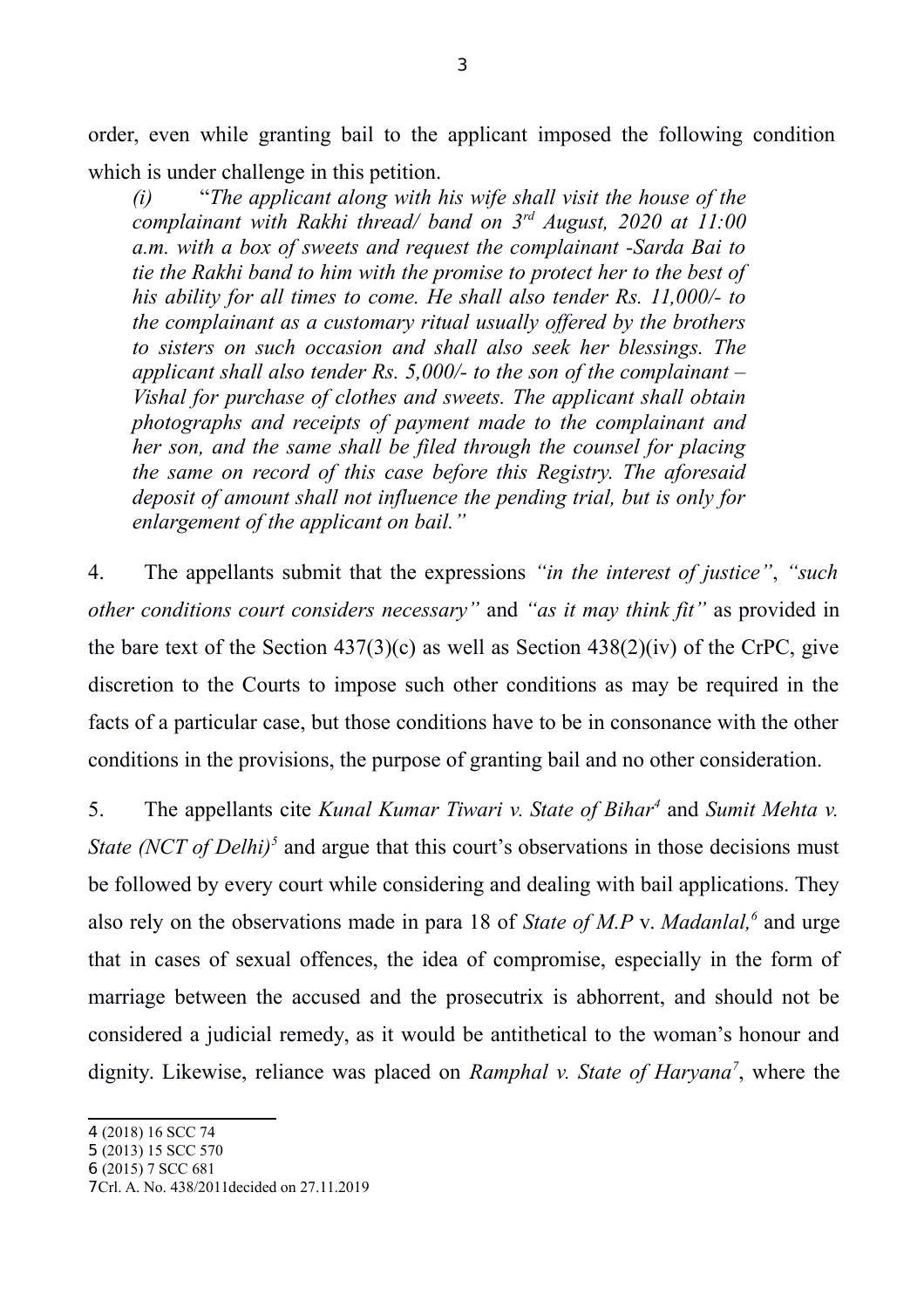court took note of the compromise between the survivor and accused, but found that such compromise is of no relevance when deciding on cases of rape and sexual assault.

6. The appellants brought to the notice of this Court, various decisions and orders where the observations made by the judges in offences against women including cases under the Protection of Children from Sexual Offences Act, 2012 (POCSO) were extraneous. The appellants submitted that the courts, in many cases, especially under the POCSO Act, granted bail on the plea that an agreement to marry had been reached between the accused and prosecutrix. Additionally, they also submitted that while adjudicating matters of sexual harassment and rape, judges have made shocking remarks on the character of the prosecutrix.

7. Reference is made to *Ravi Jatav v. State of M.P[8](#page-3-0)* , where the High Court of Madhya Pradesh, while granting bail (to an accused of committing offences under Sections 376-D, 366, 506, 34 IPC) imposed conditions that the accused *"shall register himself as a Covid-19 Warrior"* and was to be assigned work of Covid-19 disaster management at the discretion of the District Magistrate. In *Rakesh B. v. State of Karnataka[9](#page-3-1)* , the Karnataka High Court granted bail to an accused alleged to have committed offences under Sections 376, 420, 506 IPC and Section 66-B of the Information Technology Act, 2000 ("IT Act"), and made remarks on the survivor's conduct. The relevant extract is produced below:

*"c) nothing is mentioned by the complainant as to why she went to her office at night, that is, at 11 PM; she has also not objected to consuming drinks with the petitioner and allowing him to stay with her till morning; the explanation offered by the complainant that after the perpetration of the act she was tired and fell asleep, is unbecoming of an Indian woman; that is not the way our women react when they are ravished;"*

8. The appellants submit that no observation/condition should be made in any judgment, or orders which reflects bias of the judge or affects the dignity of a woman

<span id="page-3-1"></span><span id="page-3-0"></span><sup>8</sup> MCRC No. 13734/2020 order dated 19.05.2020 passed by Madhya Pradesh High Court. 9Crl. P. No. 2427/2020, order dated 22.06.2020 passed by High Court of Karnataka.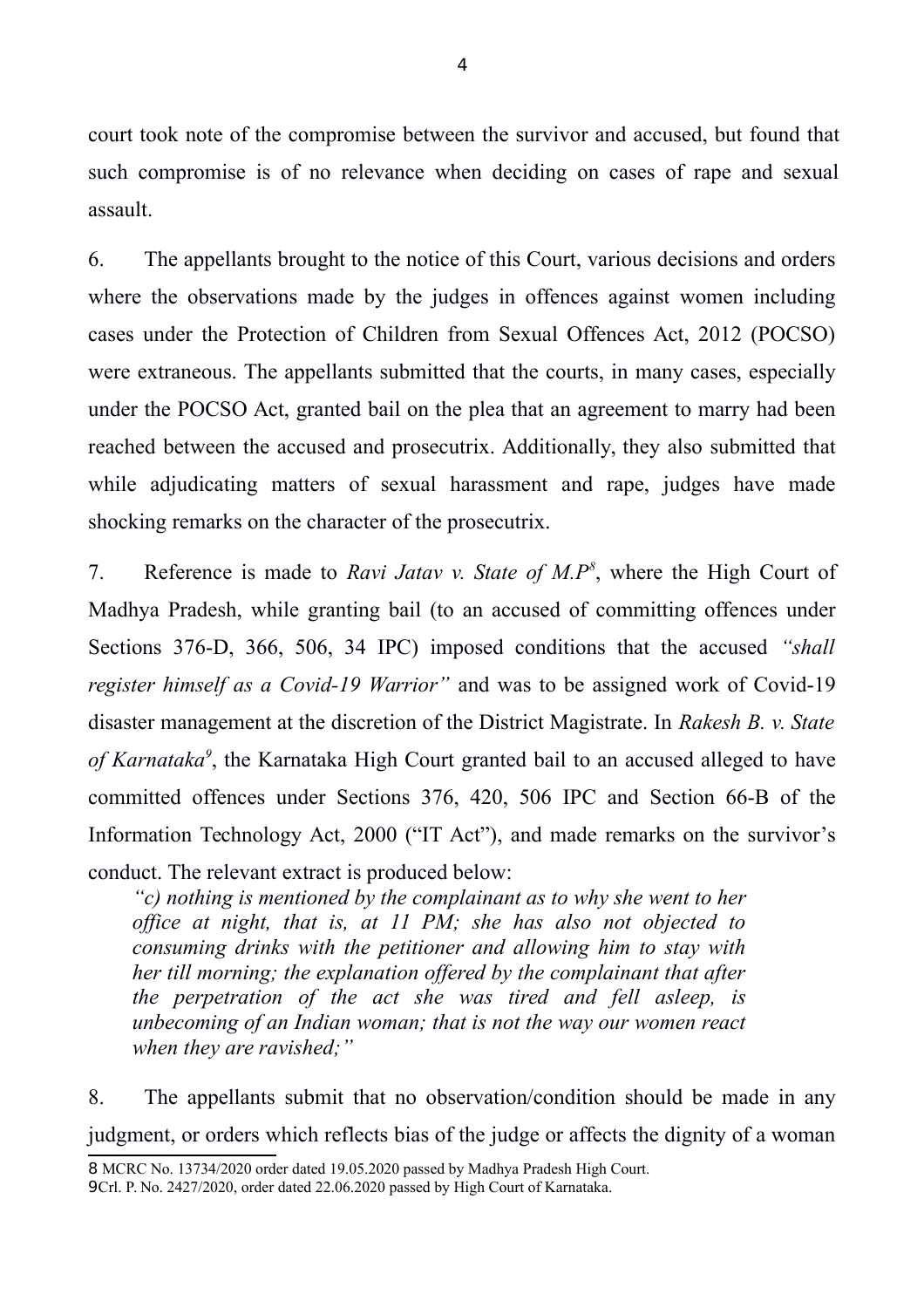or affects the conduct of the trial in a fair and unbiased manner. They highlight that the impugned order, while granting bail, imposed a condition that the applicant shall visit the house of the complainant. The appellants submit that this is unacceptable and no observation/condition should be made which permits the accused to meet/have access to the survivor and her family members.

9. The appellants also cite *Mohan v. State<sup>[10](#page-4-0)</sup>*, where the Madras High Court had referred the case of rape of a minor to mediation and observed that the case was fit for attempting a compromise between the parties. Likewise, *Samuvel* v. *Inspector of Police*<sup>*[11](#page-4-1)*</sup> is cited, where the High Court of Madras referred to mediation, a case of rape where the prosecutrix was a minor and had become a mother of a child as a consequence of rape, because the accused agreed to marry her. It is urged that no observation/condition should be made which initiates or encourages compromise that disparages and downgrades an otherwise heinous crime thus indicating that such offences are remediable by way of a compromise/ by marriage.

10. *Sopikul Sk. @ Safikul Islam* v. *State,[12](#page-4-2)* an order of the High Court of Calcutta in a POCSO case granting bail is cited; here, relief was given to the accused since the prosecutrix had attained majority and the accused intended to marry her. Further, in the case of *Gyanaranjan Behera* v. *State of Odisha,[13](#page-4-3)* the Orissa High Court in a POCSO case granted interim bail to the accused for the purpose of marrying the prosecutrix. In *Suraj Kushwah* v. *State of M.P,[14](#page-4-4)*the Madhya Pradesh High Court granted temporary bail to the accused for a crime under sections 376 (2)(n), 506 IPC read with Sections 3(1) (W-II),  $3(2)(V)$ ,  $3(2)(v-a)$  of the SC/ST (Prevention of Atrocities) Act, 1989 for the purpose of solemnizing marriage with the prosecutrix. The appellants submit that in POCSO and rape cases, no observation/condition

<span id="page-4-0"></span><sup>10</sup> M.P No. 2/2014 in Crl. A No. 402/2014 order dated 18.06.2015

<span id="page-4-1"></span><sup>11</sup>Crl. O.P. No. 1881/2015.

<span id="page-4-2"></span><sup>12</sup> CRM No. 2961/2020 Order dated 16.04.2020 of the Calcutta High Court

<span id="page-4-3"></span><sup>13</sup> BLAPL No. 2596/2020 Order dated 02.06.2020, passed by Orissa High Court.

<span id="page-4-4"></span><sup>14</sup> CRA No. 3353/2020 Order dated 02.09.2020 passed by the Madhya Pradesh High Court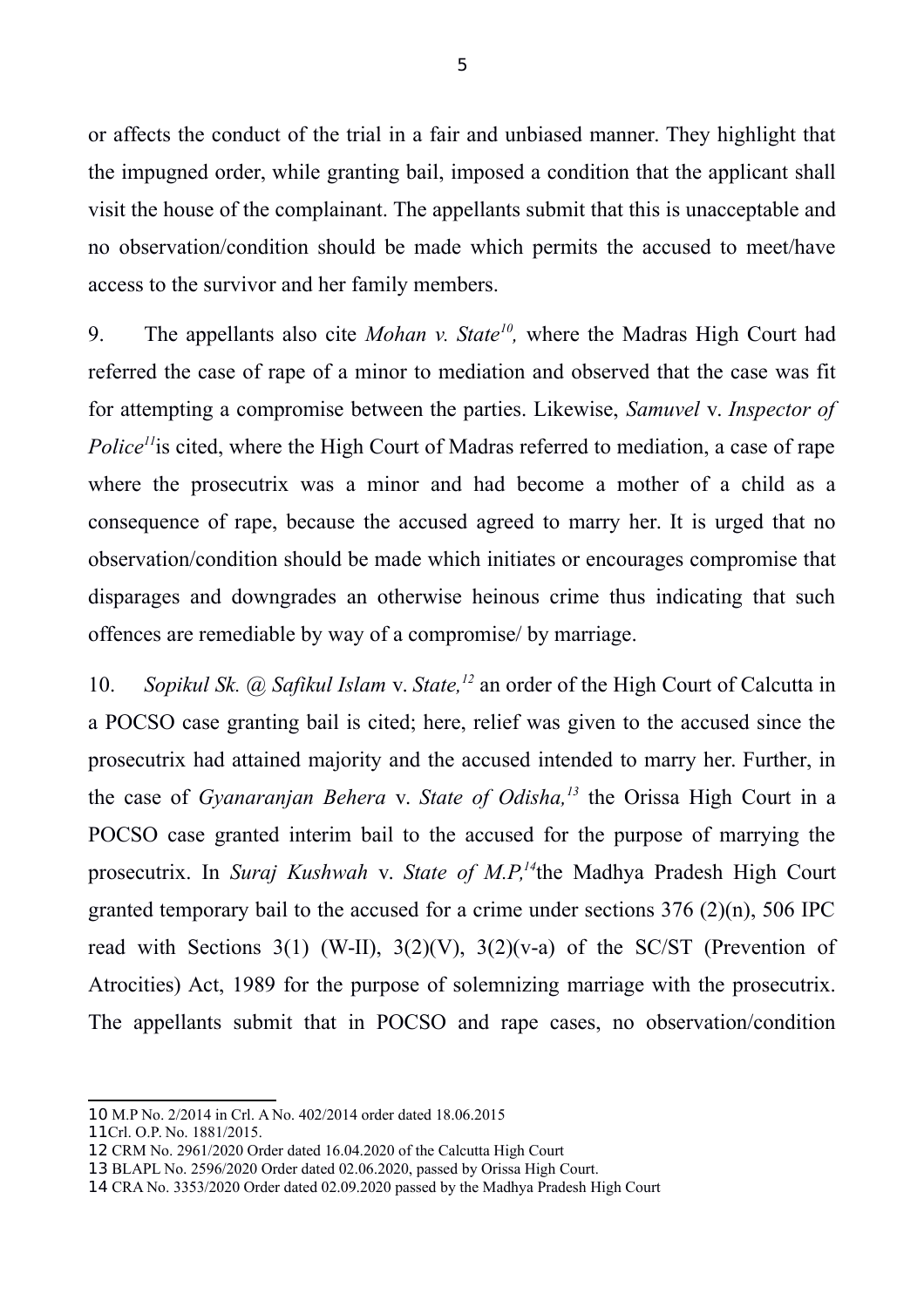should be made, which takes note of the fact that the survivor has attained majority and that the accused has offered to marry her.

11. *Vikas Garg* v. *State of Haryana[15](#page-5-0)*, by the High Court of Punjab is cited, where the court granted bail to three persons accused of committing offences under Sections 376D, 376(2)(n), 376, 292, 120-B, 506 IPC and Section 67 of the IT Act, and made observations regarding the prosecutrix's *"casual relationships","promiscuous attitude"*, *"voyeuristic mind",* etc. The appellants submit that no observation/condition should be made which grants bail on the ground that the victim is of "loose character" or is "habituated to sexual intercourse."

12. Counsel for the Intervenors submitted that under sections 437(2) and 438, the power to impose conditions have been expressed in very wide terms by using the phrase "any condition." Recently, High Courts while granting bail under these sections have started imposing irrelevant conditions. The Intervenors have annexed around twenty-three orders in which such conditions for bail were imposed. They argue that the conditions that can be imposed under the law are clearly laid down by the Supreme Court in the case of *Munish Bhasin* v. *State[16](#page-5-1)* and reiterated in *Parvez Noordin Lokhandwalla v*. *State of Maharashtra*. [17](#page-5-2) Accordingly, it is clear that imposing conditions like rendering community service in COVID hospitals or in any other institution, plantation of trees, contributing to any particular charity relief fund, etc. is impermissible in law. The Intervenors further submit that the accused, during pendency of the trial are presumed innocent and their guilt is as yet to be adjudicated by the Court. Imposition of conditions like compulsive community service, etc. is violative of the right to equality and personal liberty, including procedure established by law in the Indian Constitution.

13. The Intervenors also submit that the Court while deciding a bail application, cannot assume the role of a social reformer or fund raiser for charities and impose

<span id="page-5-1"></span>16(2009) 4 SCC 45

<span id="page-5-2"></span>17(2020) 10 SCC 77

<span id="page-5-0"></span><sup>15</sup>Cr. M. No. 23962/2017, order dated 13.09.2017 passed by the Punjab and Haryana High Court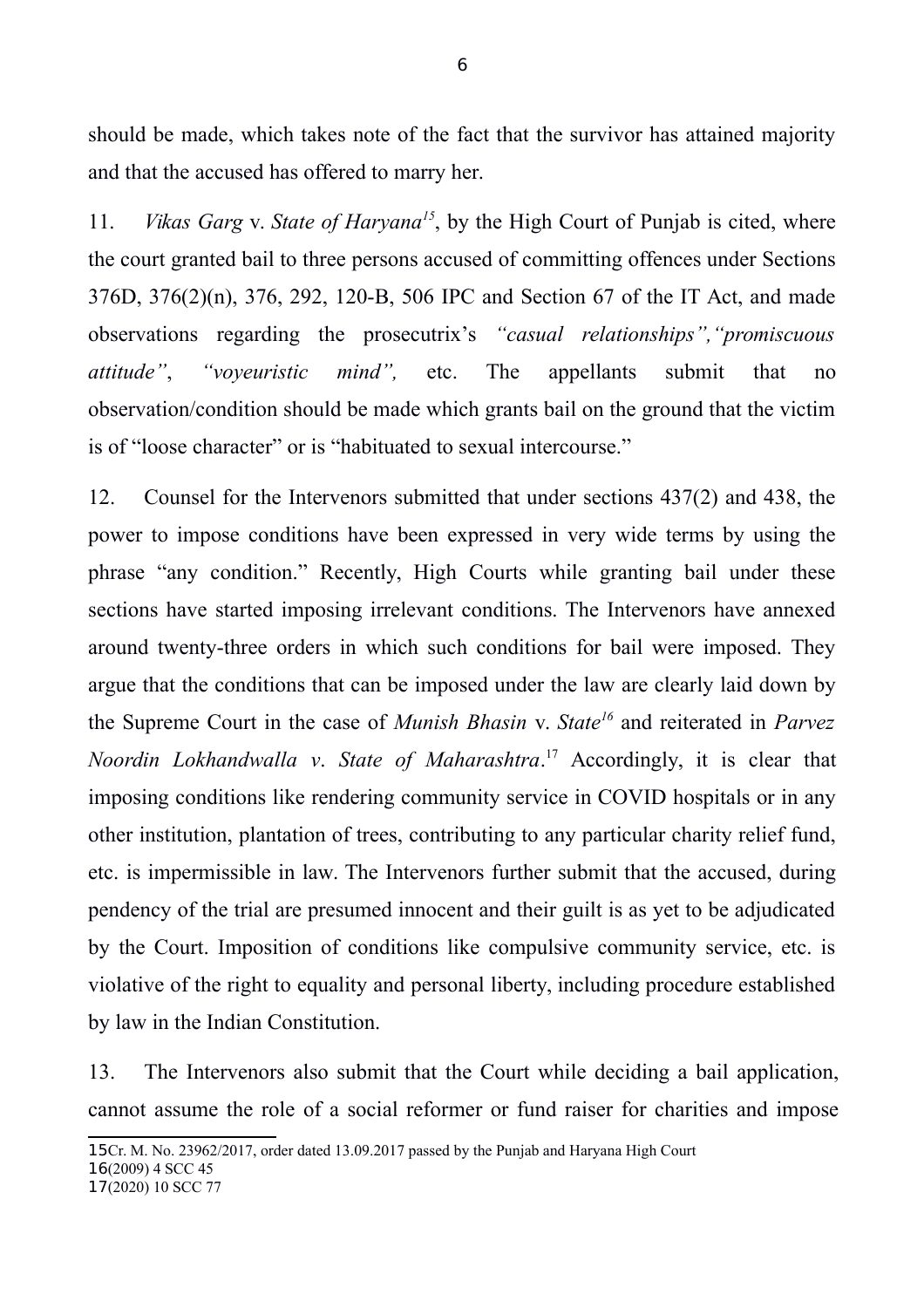conditions which have no nexus with the offense or relevance with the object of the bail provisions.

14. It was submitted that in IA No. 102226/2020, the appellants have brought to the notice of this Court, several other instances in which similar directions have been made by High Courts and Trial Courts across the country. Such wide prevalence necessitates the urgent intervention of this Court to *firstly,* declare that such remarks are unacceptable and have the potential to cause grave harm to the prosecutrix and the society at large, *secondly*, reiterate that judicial orders have to conform to certain judicial standards, and *thirdly*, take necessary steps to ensure that this does not happen in the future.

15. It was further submitted that this Court should intervene and issue directions or guidelines on bail and anticipatory bail to ensure that courts impose only those conditions as are permissible in law. Further, this Court was urged to issue directions on gender sensitization of the bar and the bench, particularly with regard to judicial empathy for the prosecutrix.

16. The learned Attorney General, who had been issued notice in this matter, made his submissions in support of the appeal; he also filed a detailed note suggesting the steps that should be taken to sensitize all stakeholders, especially courts, while dealing with offences against women. Highlighting the observations made in *Kunal Kumar (supra), Sumit Mehta (supra), State of Punjab* v. *Gurmit Singh[18](#page-6-0)* and *Sakshi* v. *State<sup>[19](#page-6-1)</sup>*, the learned Attorney General submitted that while relying upon the observations made in the above-mentioned cases, the court may highlight that in cases of crimes against women, the following additional considerations may be kept in mind:

i. Bail conditions should not mandate or even permit contact between the accused and the victim.

<span id="page-6-0"></span>18 (1996) 2 SCC 384

<span id="page-6-1"></span><sup>19</sup> (2004) 5 SCC 518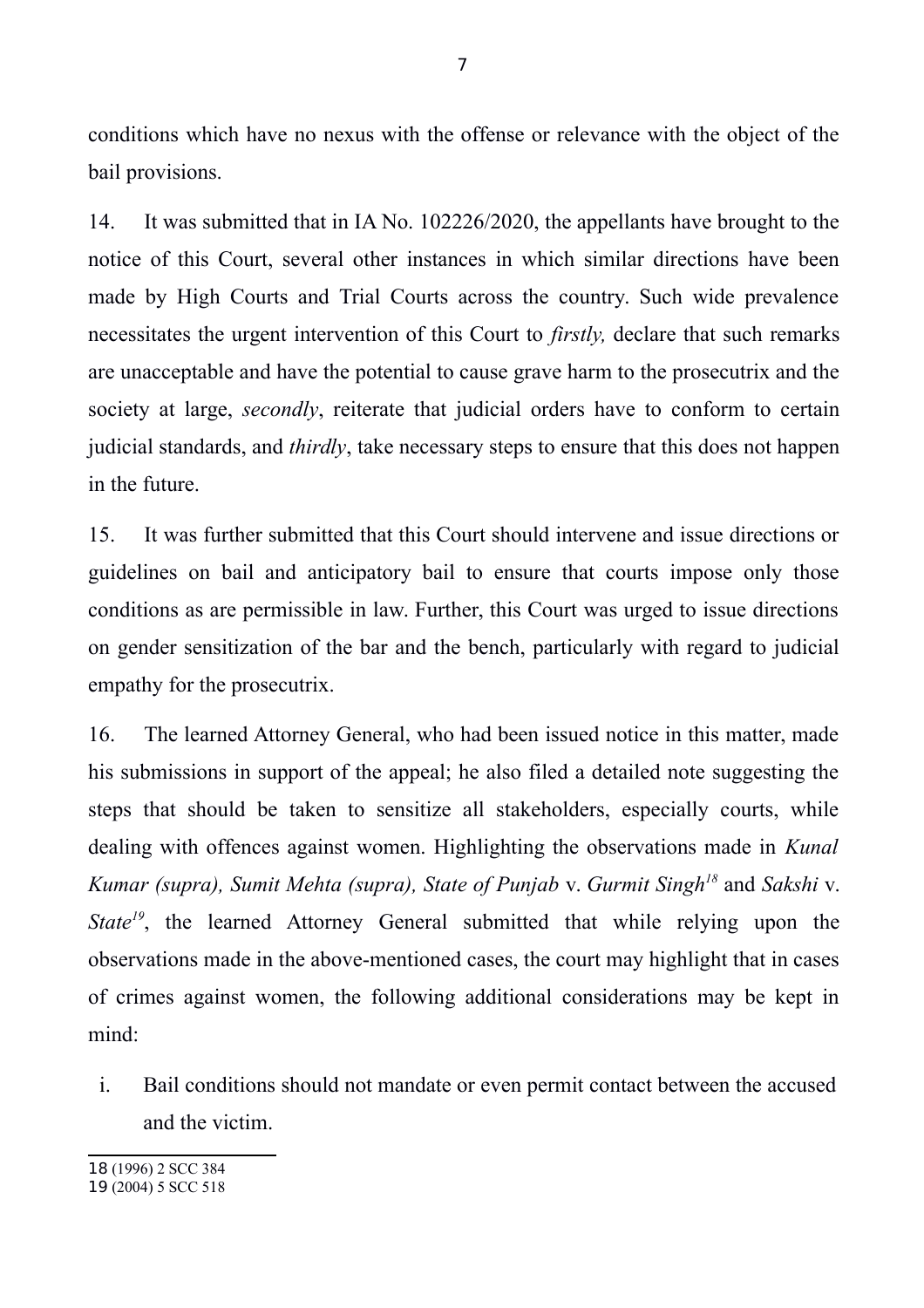- ii. Bail conditions must seek to protect the complainant from any harassment by the accused.
- iii. Where considered necessary, the complainant/prosecutrix may be heard on whether there is any peculiar circumstance which may require additional conditions for her protection.
- iv. Wherever bail is granted, the complainant may immediately be informed that the accused has been granted bail.
- v. Bail conditions must be free from stereotypical or patriarchal notions on women and their place in society, and must strictly be in accordance with the requirements of the CrPC.
- vi. The Courts while adjudicating a case, should not suggest or entertain any notions (or encourage any step) towards compromises between the prosecutrix and the accused to get married, as it is beyond their powers and jurisdiction.

17. On gender equality and gender sensitization, the Attorney General argued that to achieve the goal of gender justice, it is imperative that judicial officers, judges, and members of the bar are made aware of gender prejudices that hinder justice. Accordingly, he submitted that the foremost aspect to facilitate a gender sensitive approach, is to train judges to exercise their discretion and avoid the use of genderbased stereotypes while deciding cases pertaining to sexual offences. *Secondly,* judges should have sensitivity to the concerns of the survivor of sexual offences.

18. Reliance was placed on the Bangkok General Guidance for Judges on Applying a Gender Perspective in South East Asia, by the International Commission of Jurists. It was pointed out that the following stereotypes are often encountered in the course of judicial decision-making and should be avoided: -

- i. Women are physically weak;
- ii. Women cannot make decisions on their own;
- iii. Men are the head of the household and must make all the decisions related to family;
- iv. Women should be submissive and obedient;
- v. Good women are sexually chaste;
- vi. Every woman wants to be a mother;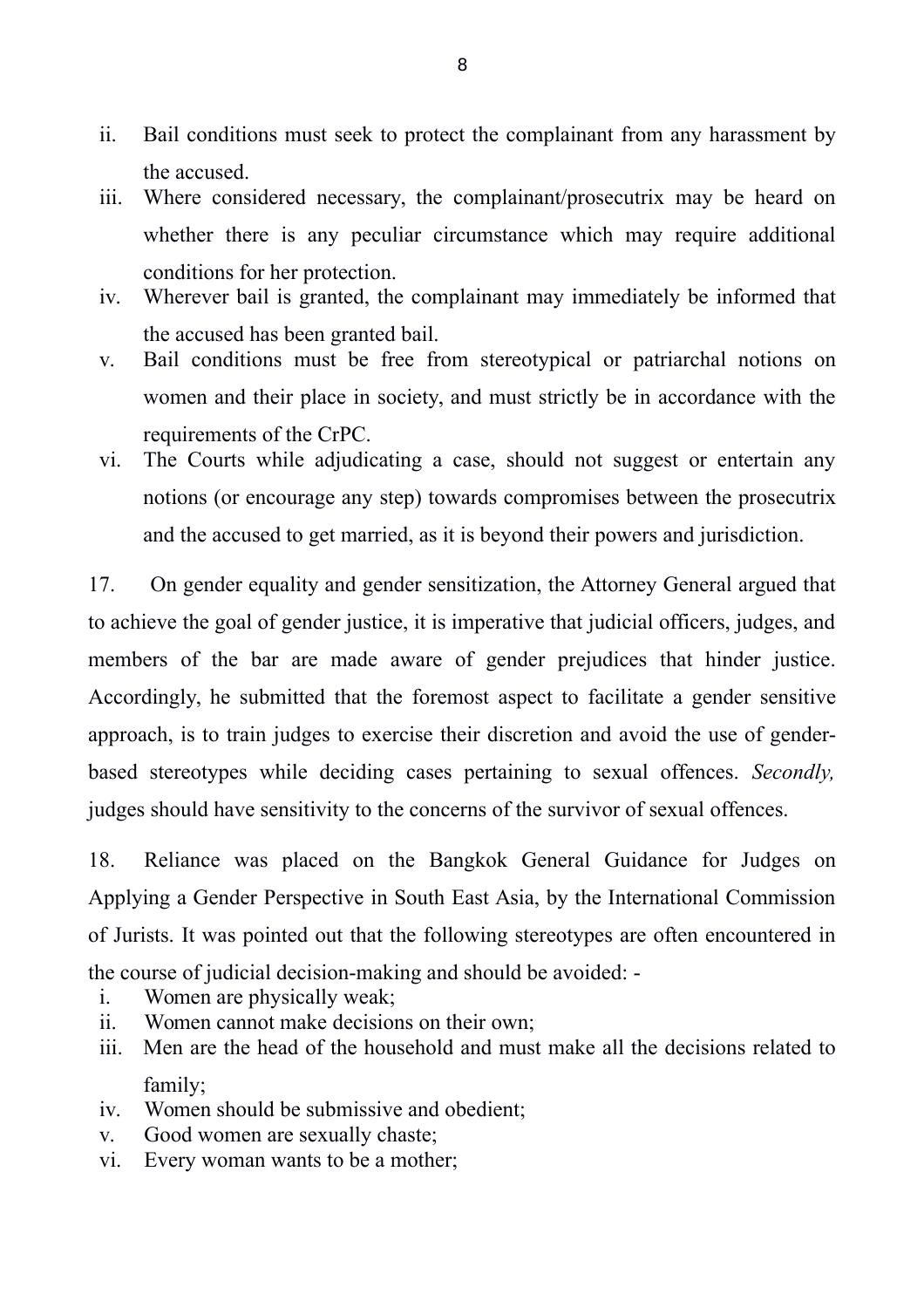- vii. Women should be the ones in charge of their children;
- viii. Being alone at night or wearing certain clothes make women responsible for being attacked;
- ix. Women are emotional and often overreact or dramatize hence it is necessary to corroborate their testimony;
- x. Testimonial evidence provided by women who are sexually active may be suspected when assessing "consent" in sexual offence cases; and
- xi. Lack of evidence of physical harm in sexual offense case means consent was given.

19. The Attorney General submitted that training for gender sensitization for judges at all levels of the judiciary should mandatorily be conducted at regular intervals by the National Judicial Academy and State Judicial Academies. He emphasized that any directions towards gender sensitization should include judges of all levels of the judiciary. Further, the counsel urged that courses on gender sensitization should be included in the curriculum of law schools, and the All-India Bar Exam should include questions on gender sensitization as well. In addition to this, he recommended that a detailed curriculum may be prepared with the help of subject matter experts by each High Court, to be a part of the syllabus for the Judicial Services Exams and training for inducted judges.

# *Nature of the beast[20](#page-8-0): the problem*

20. Women often experience obstacles in gaining access to mechanisms of redress, including legal aid, counselling services and shelters. They are re-victimized and exposed to further risk of violence through the denial of redress in the context of informal trials or negotiations between families and community leaders. The payment of financial compensation by the perpetrator or his family for acts of violence against women, in lieu of legal remedies, was a recurrent concern *vis-à-vis* the formal and informal justice systems. Violence against women in India is systematic and occurs in

<span id="page-8-0"></span> $20$  A phrase that means the traits inherent to a thing or situation, especially a negative or difficult one (See [https://idioms.thefreedictionary.com/the+nature+of+the+beast\)](https://idioms.thefreedictionary.com/the+nature+of+the+beast)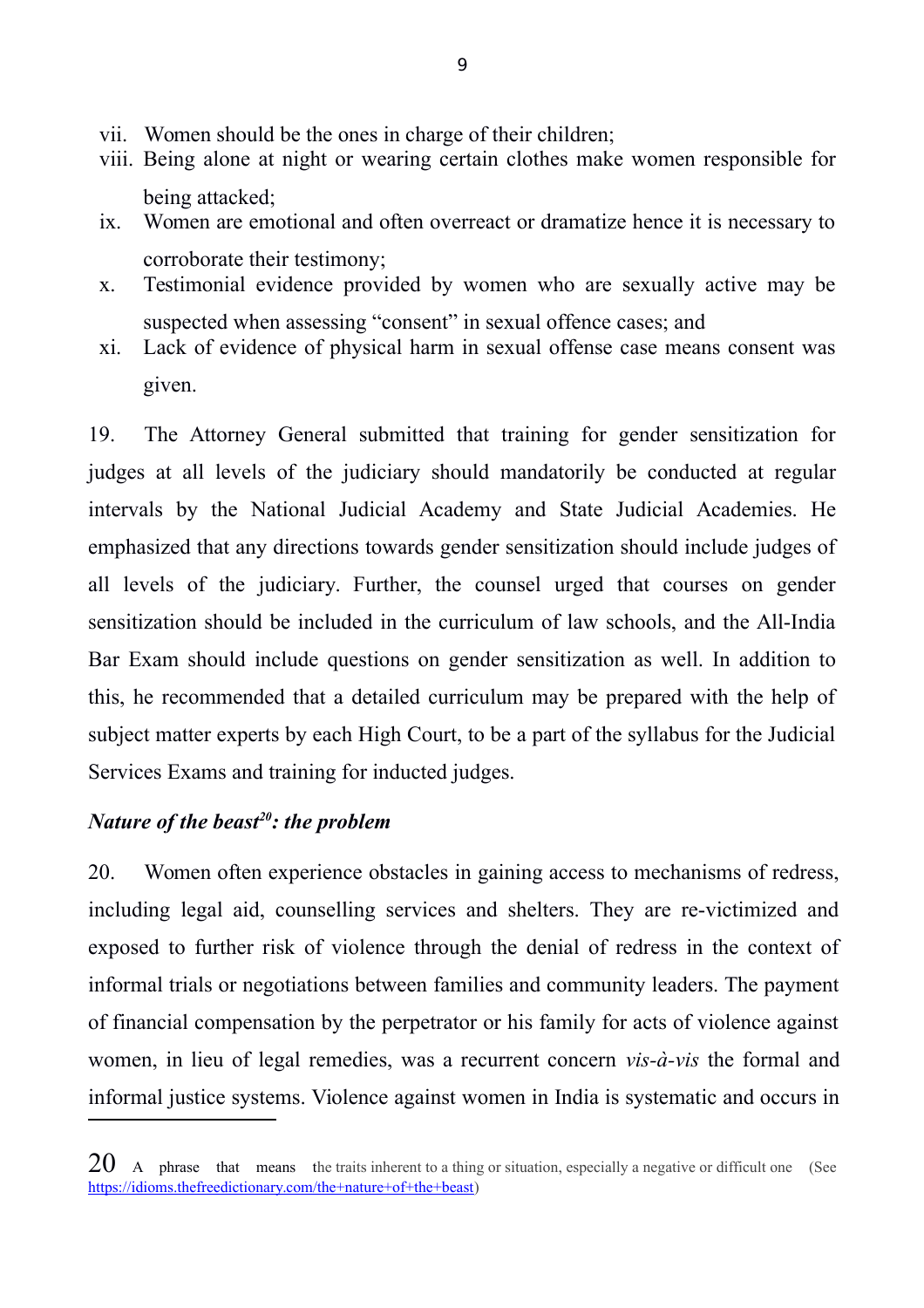the public and private spheres. It is underpinned by the persistence of patriarchal social norms and inter- and intra-gender hierarchies. Women are discriminated against and subordinated not only on the basis of sex, but on other grounds too, such as caste, class, ability, sexual orientation, tradition and other realities. $21$ 

21. Gender violence is most often unseen and is shrouded in a culture of silence. The causes and factors of violence against women include entrenched unequal power equations between men and women that foster violence and its acceptability, aggravated by cultural and social norms, economic dependence, poverty and alcohol consumption, etc. In India, the culprits are often known to the woman; the social and economic "costs" of reporting such crimes are high. General economic dependence on family and fear of social ostracization act as significant disincentives for women to report any kind of sexual violence, abuse or abhorrent behaviour. Therefore, the actual incidence of violence against women in India is probably much higher than the data suggests, and women may continue to face hostility and have to remain in environments where they are subject to violence. This silence needs to be broken. In doing so, men, perhaps more than women have a duty and role to play in averting and combating violence against women.

22. Unlike many other victims of interpersonal crimes such as theft, robbery or muggings, survivors of sexual assault are vulnerable to being blamed for their attack, and thus victim-blaming (overtly or in more subtle forms) in sexual assault cases has been the focus of several writings. Myths and stereotypes *"underlie and fuel sexual violence against women and inform negative societal reactions"*. [22](#page-9-1) Joanne Conaghan points out pertinently that *"removing the doctrinal debris of a legally instituted gendered hierarchical order does not necessarily get rid of deeply ingrained social*

<span id="page-9-0"></span><sup>21</sup>Report of the Special Rapporteur on Violence against Women, its Causes and Consequences, on her Mission to India (22 April to 1 May, 2013) A/HRC/26/38/Add.1 (accessible at

www.ohchr.org › Documents › A-HRC-26-38-Add1\_en)

<span id="page-9-1"></span><sup>22</sup> Shannon Sampert*, "Let Me Tell You a Story: English-Canadian Newspapers and Sexual Assault Myths"* (2010) 22:2 Canadian Journal of Women and the Law 301 at 304; also Janice Du Mont, and Deborah Parmis*; "Judging Women: The Pernicious Effects of Rape Mythology"* (1999) 19:1-2 Canadian Woman Studies 102 at 102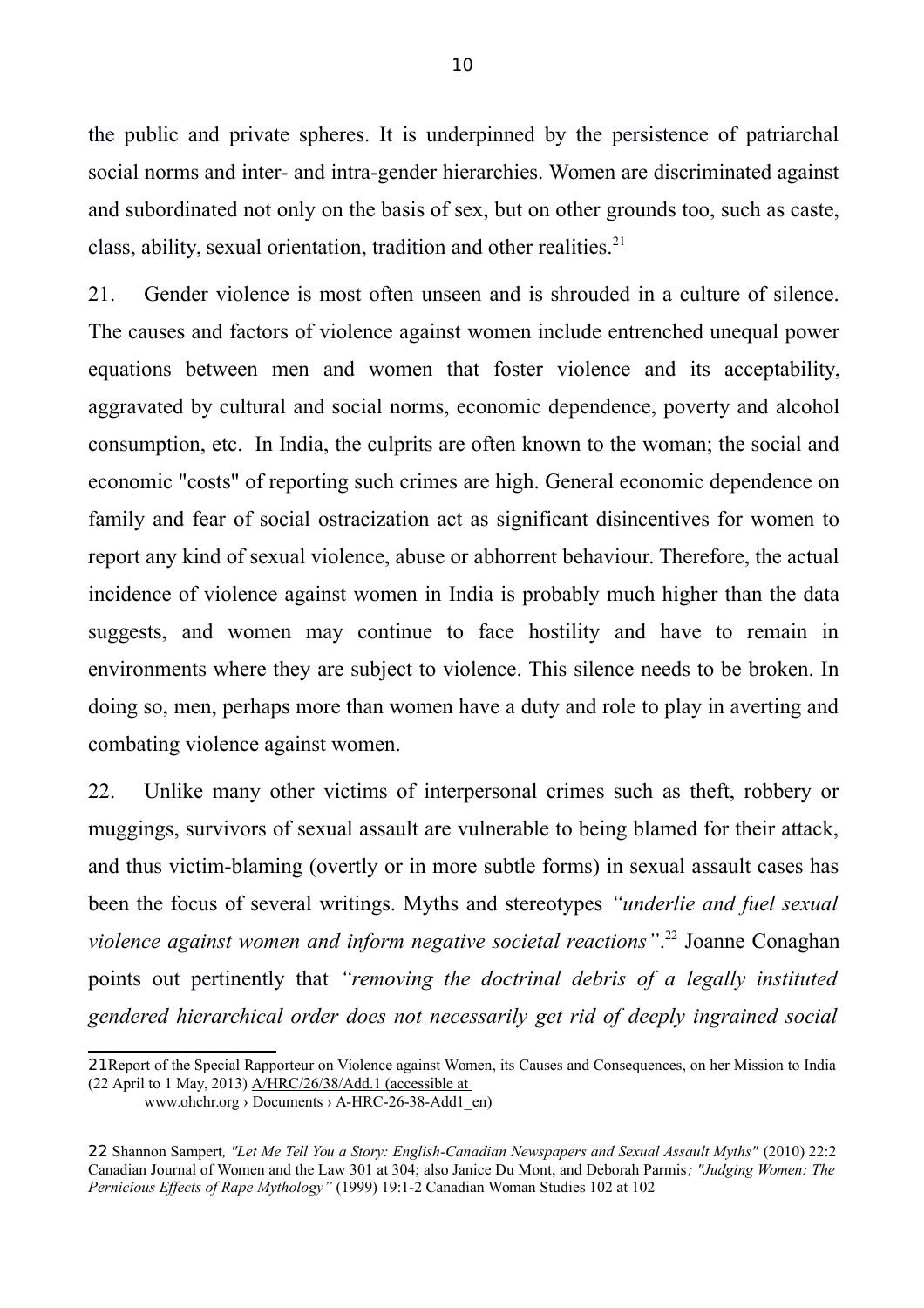*and cultural attitudes which law has long endorsed and which continue to infuse the criminal justice process, albeit in more covert, less accessible forms."[23](#page-10-0)*

23. Sexual violence is varied in degree. At the highest (or, rather most aggravated) level, is rape with or without attendant violence. However, there are a substantial number of incidents which fall within the rubric of sexual violence, that amount to offences under various penal enactments. These outlaw behaviours such as stalking, eve-teasing, shades of verbal and physical assault, and harassment. Social attitudes typically characterize this latter category of crimes as "minor" offences. Such "minor" crimes are, regrettably not only trivialised or normalized, rather they are even romanticized and therefore, invigorated in popular lore such as cinema. These attitudes – which indulgently view the crime through prisms such as "boys will be boys" and condone them, nevertheless have a lasting and pernicious effect on the survivors.

24. The United Nations Organisation has defined "violence against women" as *"any act of gender based violence that results in, or is likely to result in, physical, sexual or psychological harm or suffering to women, including threats of such acts, coercion or arbitrary deprivation of liberty, whether occurring in public or private life."[24](#page-10-1)* The effect of offensive behaviour against women, which laws criminalize-

#### *Article Two:*

*Violence against women shall be understood to encompass, but not be limited to, the following:*

*(a) Physical, sexual and psychological violence occurring in the family, including battering, sexual abuse of female children in the household, dowry-related violence, marital rape, female genital mutilation and other traditional practices harmful to women, non-spousal violence and violence related to exploitation;*

<span id="page-10-0"></span><sup>23</sup> Joanne Conaghan, Law and Gender (Oxford: Oxford University Press, 2013) at 113

<span id="page-10-1"></span><sup>24</sup>The Declaration on the Elimination of Violence Against Women (also 'DEVAW). Articles 1 and 2 read as follows: **"Article One:**

*For the purposes of this Declaration, the term "violence against women" means any act of gender-based violence that results in, or is likely to result in, physical, sexual or psychological harm or suffering to women, including threats of such acts, coercion or arbitrary deprivation of liberty, whether occurring in public or in private life.*

*<sup>(</sup>b) Physical, sexual and psychological violence occurring within the general community, including rape, sexual abuse, sexual harassment and intimidation at work, in educational institutions and elsewhere, trafficking in women and forced prostitution;*

*<sup>(</sup>c) Physical, sexual and psychological violence perpetrated or condoned by the State, wherever it occurs."*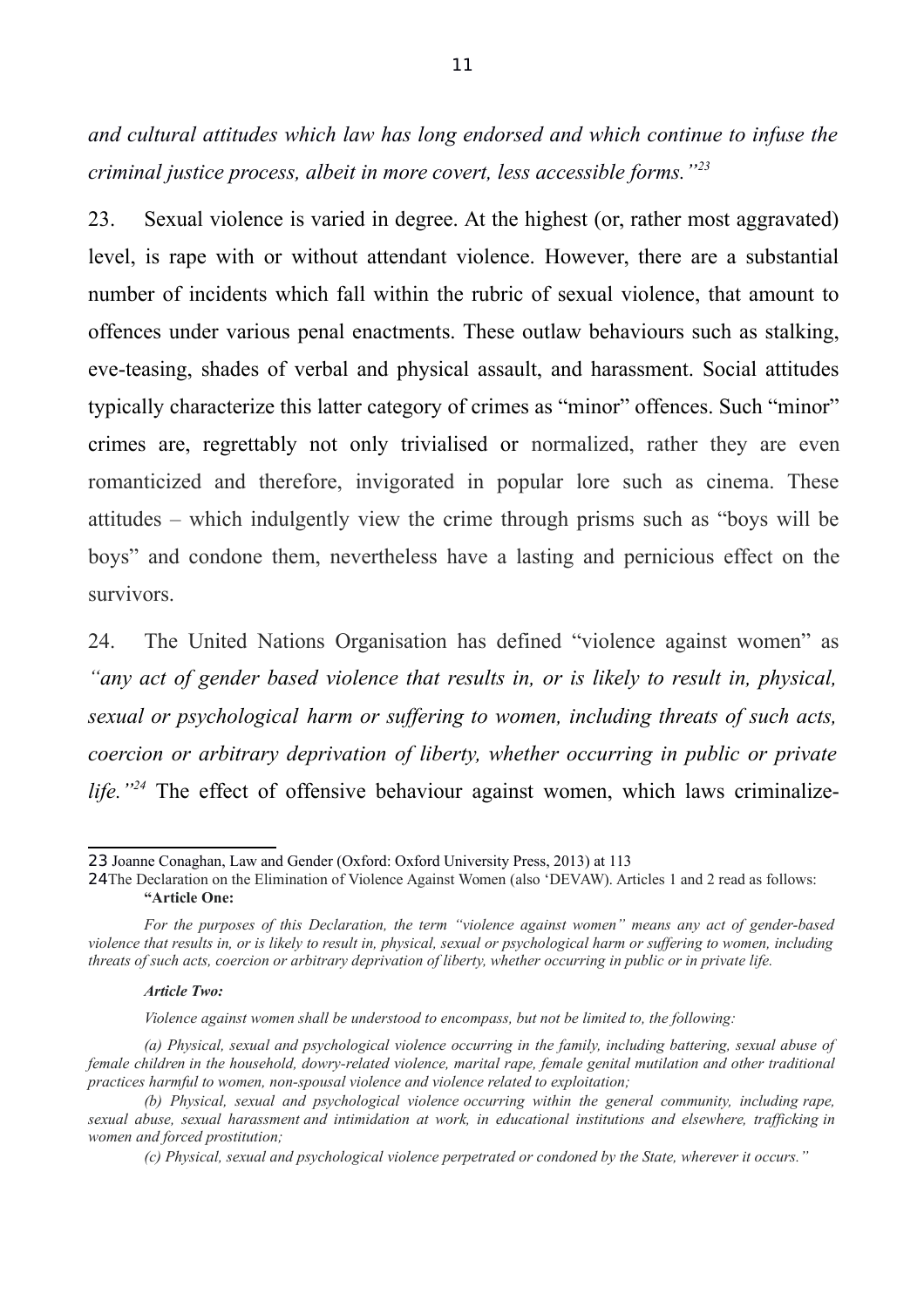physical, verbal, or other acts which threaten or give them acute discomfort, undermining their dignity, self-worth and respect, is to silence or subdue the survivor.

25. In *The Standard of Social Justice as a Research Process[25](#page-11-0)* two scholars of psychology made a strong indictment of the (contextually, Canadian) criminal justice process:

*"The more general indictment of the current criminal justice process is that the law and legal doctrines concerning sexual assault have acted as the principle [sic] systemic mechanisms for invalidating the experiences of women and children. Given this state of affairs, the traditional view of the legal system as neutral, objective and genderblind is not defensible. Since the system is ineffective in protecting the rights of women and children, it is necessary to re-examine the existing doctrines which reflect the cultural and social limitations that have preserved dominant male interests at the expense of women and children."*

### *Previous rulings*

26. In *Kunal Kumar Tiwari v. State of Bihar (supra),* this court while dealing with Section 437(3)(c), Cr. PC (general conditions of bail) observed as follows:

*"9. There is no dispute that Sub-clause (c) of Section 437(3) allows Courts to impose such conditions in the interest of justice. We are aware that palpably such wordings are capable of accepting broader meaning. But such conditions cannot be arbitrary, fanciful or extend beyond the ends of the provision. The phrase 'interest of justice' as used under the Sub-clause (c) of Section 437(3) means "good administration of justice" or "advancing the trial process" and inclusion of broader meaning should be shunned because of purposive interpretation."*

27. In *Sumit Mehta* v. *State (NCT of Delhi) (supra)* this court, with respect to the conditions that can be imposed validly under section 438(2) of the CrPC, observed that:

*"11. While exercising power under Section 438 of the Code, the Court is duty bound to strike a balance between the individual's right to*

<span id="page-11-0"></span><sup>25</sup>(1997), 38 *Can. Psychology* 91, K. E. Renner, C. Alksnis and L. Park at p. 100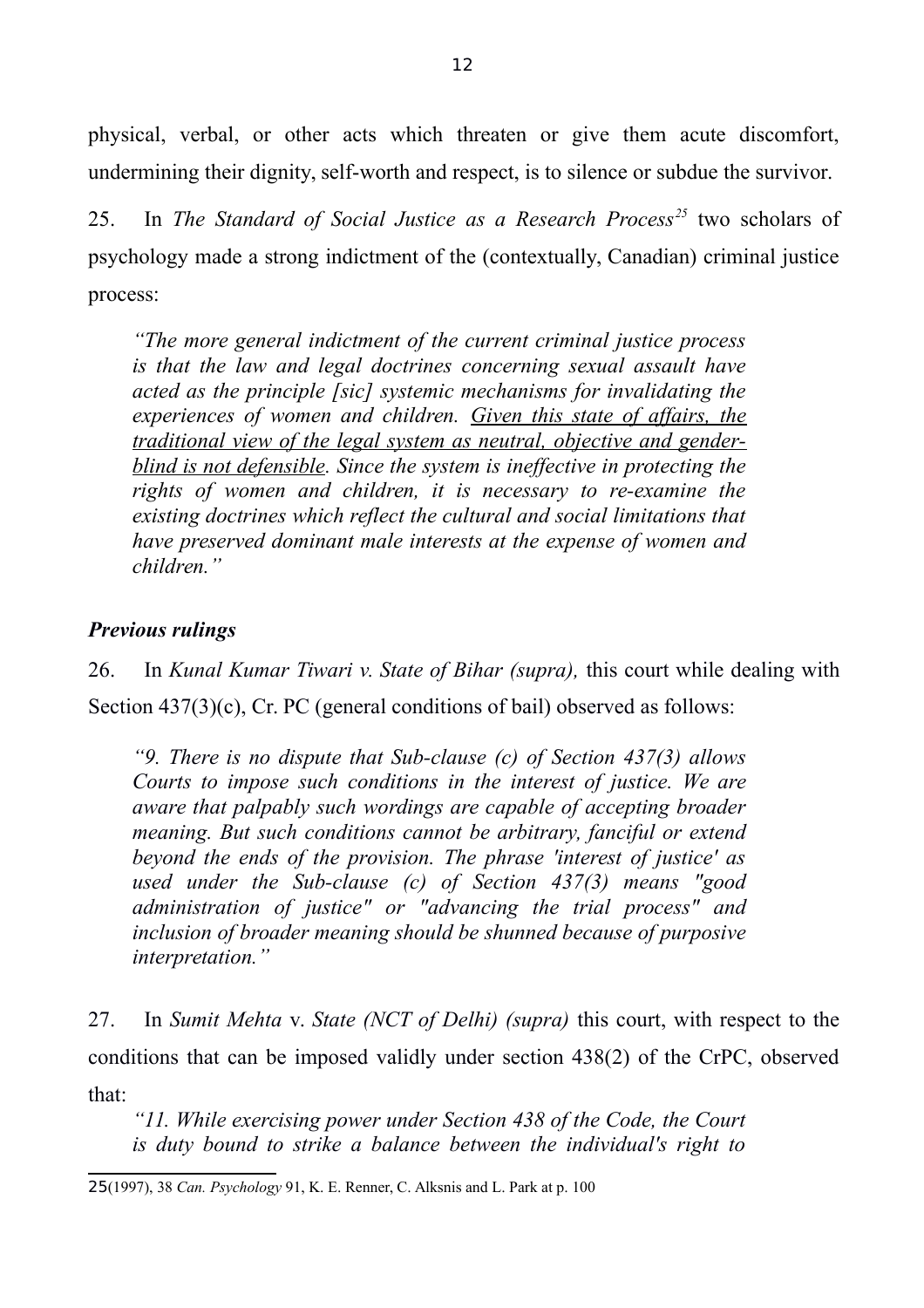*personal freedom and the right of investigation of the police. For the same, while granting relief Under Section 438(1), appropriate conditions can be imposed Under Section 438(2) so as to ensure an uninterrupted investigation. The object of putting such conditions should be to avoid the possibility of the person hampering the investigation. Thus, any condition, which has no reference to the fairness or propriety of the investigation or trial, cannot be countenanced as permissible under the law. So, the discretion of the Court while imposing conditions must be exercised with utmost restraint."*

28. It was urged that the observations made in *Kunal Kumar* and *Sumit Mehta* ought to be followed while imposing bail conditions. The appellants relying upon the observations made in para 18 of *State of M.P* v. *Madanlal,[26](#page-12-0)* submit that in cases of sexual offences, the concept of compromise, especially in the form of marriage between the accused and the prosecutrix shall not be thought of, as any such attempt would be offensive to the woman's dignity.

*"18. …We would like to clearly state that in a case of rape or attempt of rape, the conception of compromise under no circumstances can really be thought of. These are crimes against the body of a woman which is her own temple. These are offences which suffocate the breath of life and sully the reputation. And reputation, needless to emphasise, is the richest jewel one can conceive of in life. No one would allow it to be extinguished. When a human frame is defiled, the "purest treasure", is lost. Dignity of a woman is a part of her nonperishable and immortal self and no one should ever think of painting it in clay. There cannot be a compromise or settlement as it would be against her honour which matters the most. It is sacrosanct. Sometimes solace is given that the perpetrator of the crime has acceded to enter into wedlock with her which is nothing but putting pressure in an adroit manner; and we say with emphasis that the Courts are to remain absolutely away from this subterfuge to adopt a soft approach to the case, for any kind of liberal approach has to be put in the compartment of spectacular error. Or to put it differently, it would be in the realm of a sanctuary of error."*

<span id="page-12-0"></span><sup>26</sup> (2015) 7 SCC 681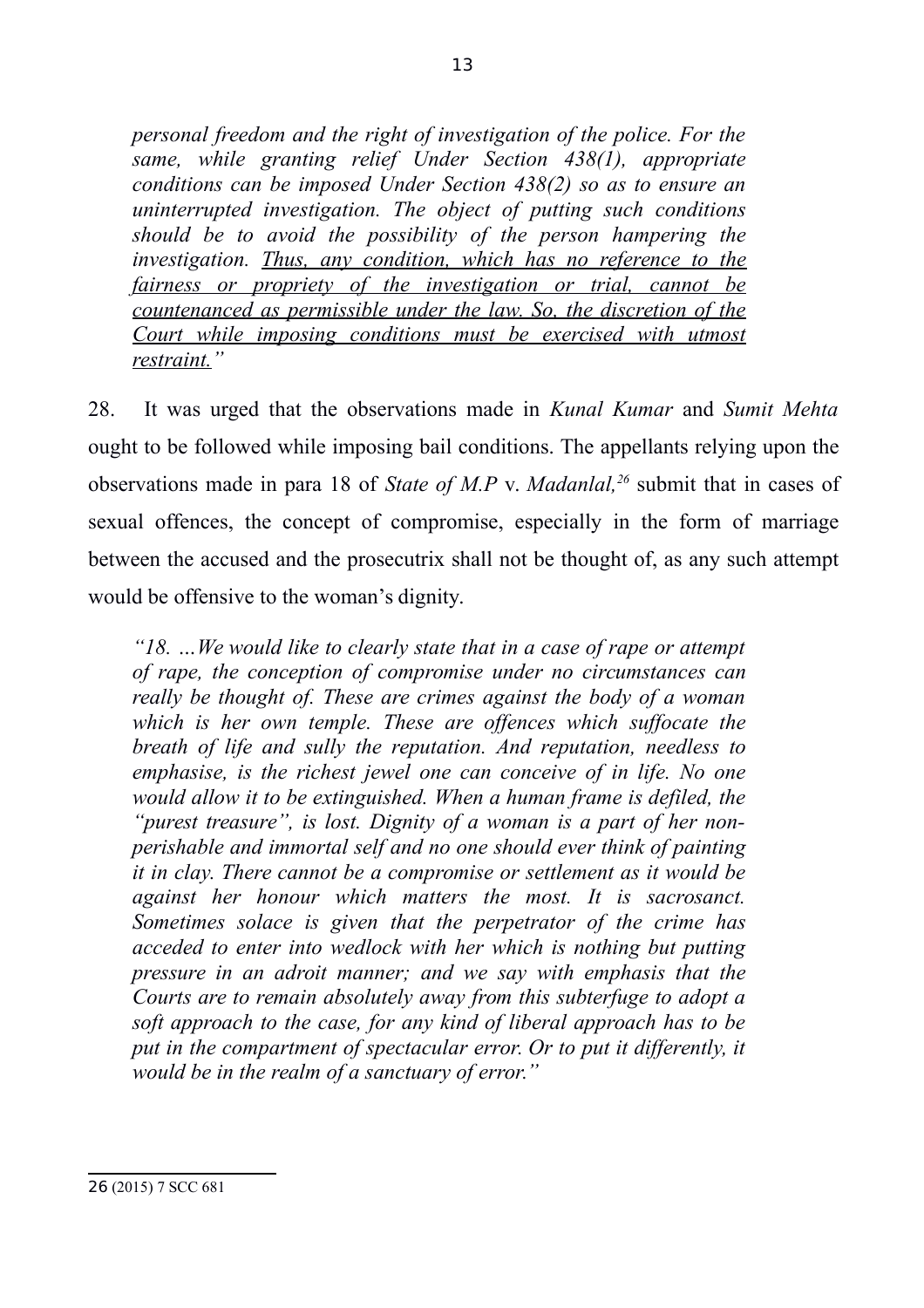29. The decision in *Ramphal v. State of Haryana[27](#page-13-0)* by order dated 27.11.2019, took note of the compromise between the survivor and accused persons but found that such compromise is of no relevance when deciding on rape and cases of sexual assault.

*"It is brought to our notice that during the pendency of the appeals, both the appellants have paid Rs. 1.5 lakhs each in favor of the prosecutrix and she has accepted the same willingly for getting the matter compromised. However, it is imperative to emphasize that we do not accept such compromise in matters relating to the offence of rape and similar cases of sexual assault. Hence, the aforesaid compromise is of no relevance in deciding this matter. On merits, we do not find any ground to interfere in as much as the evidence of the prosecutrix is coupled with the medical evidence which clearly proves that the offence of rape has been committed. Therefore, the Trial Court and the High Court have rightly convicted the accused/appellants."* 

30. Empirically, the statistics regarding certain kinds of crimes against women have not shown any significant decline. In states and union territories, 32033 rape cases (under Section 376 IPC) were registered in 2019; 4038 cases of attempt to rape were registered the same year (under Section 376 read with Section 511, IPC). As many as 88,387 cases under Section 354 IPC were registered the same year, whereas 6939 cases were registered under Section 509 (outraging the modesty of a woman) in 2019. In all, a total of 4, 05,861 crimes against women were reported in 2019 (as against 359849 in 2017 and 378236 in 2018). The statistic for a relatively new *species* of offensive activities, cybercrimes that are women-centric, such as Transmitting of Sexually Explicit Material (Sec. 67A/67B, Information Technology Act), Blackmailing Defamation/Morphing/creating Fake Profile etc) registered in 2019, were 1645. POCSO offences, where girl children were victims, reported in 2019 were 46,005.[28](#page-13-1)

# <span id="page-13-1"></span><span id="page-13-0"></span>*The role of the courts and law enforcement agencies as neutral authorities, under a duty to ensure fairness*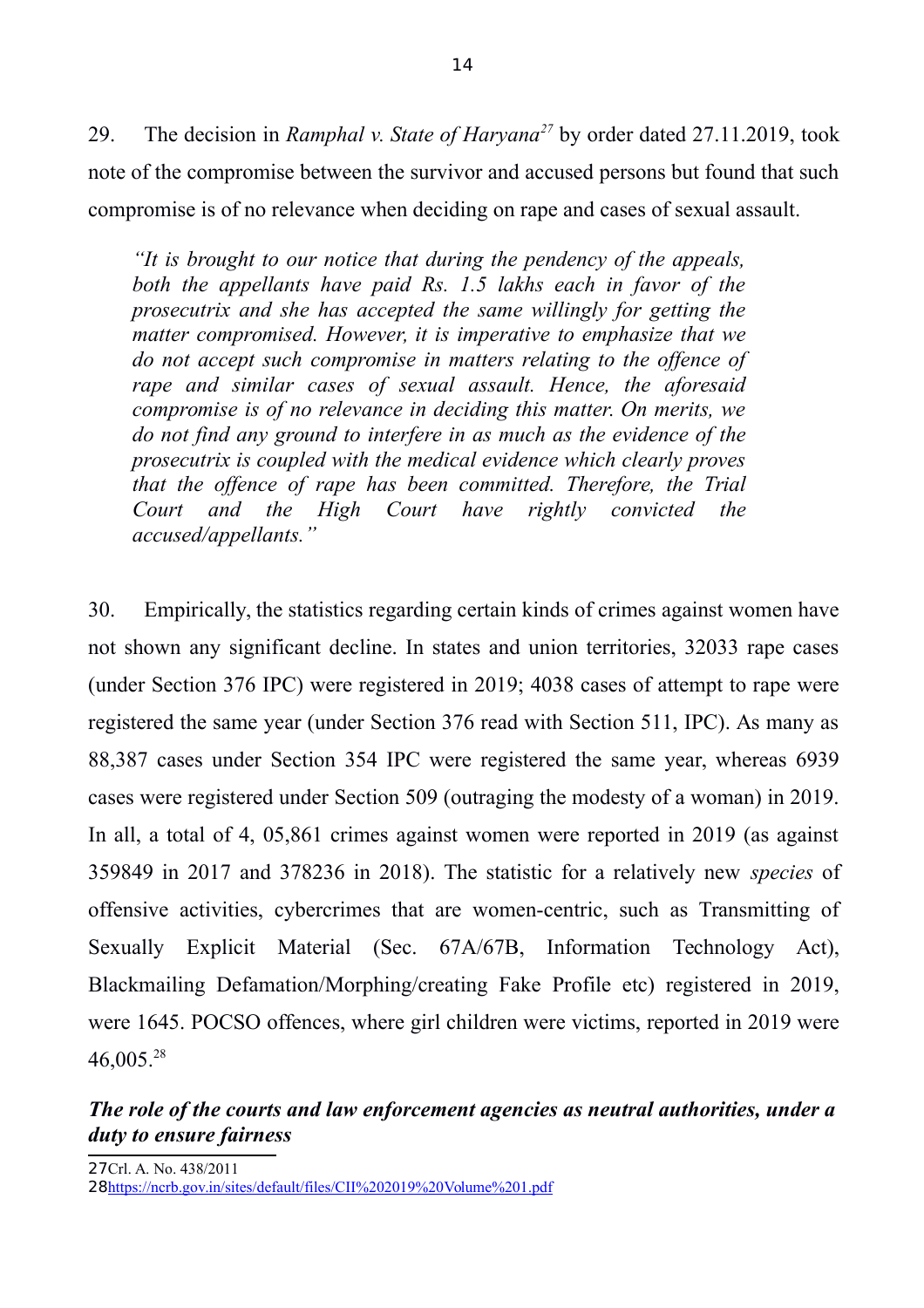31. The role of all courts is to make sure that the survivor can rely on their impartiality and neutrality, at every stage in a criminal proceeding, where she is the survivor and an aggrieved party. Even an indirect undermining of this responsibility cast upon the court, by permitting discursive formations on behalf of the accused, that seek to diminish his agency, or underplay his role as an active participant (or perpetrator) of the crime, could in many cases, shake the confidence of the rape survivor (or accuser of the crime) in the impartiality of the court. The current attitude regarding crimes against women typically is that "grave" offences like rape are not tolerable and offenders must be punished. This, however, only takes into consideration rape and other serious forms of gender-based *physical* violence. The challenges Indian women face are formidable: they include a misogynistic society with entrenched cultural values and beliefs, bias (often sub-conscious) about the stereotypical role of women, social and political structures that are heavily malecentric, most often legal enforcement structures that either cannot cope with, or are unwilling to take strict and timely measures. Therefore, reinforcement of this stereotype, in court utterances or orders, through considerations which are extraneous to the case, would impact fairness.

32. Academic writings highlight that a judgment at all levels has a number of distinct audiences, each of which engages with it in a different way. The parties to the case and their counsel will be interested in how the judge resolves their specific dispute - what the law gives to or requires of them. At the same time, in a legal system where judgments of courts set precedents, and in particular within a common law system, judgments have significance beyond their authoritative resolution of a specific dispute—particularly in the Supreme Court. Thus, the judge is not only communicating to the parties their rights and liabilities in the context of the specific dispute being litigated; *the judge is also addressing the broader legal community—*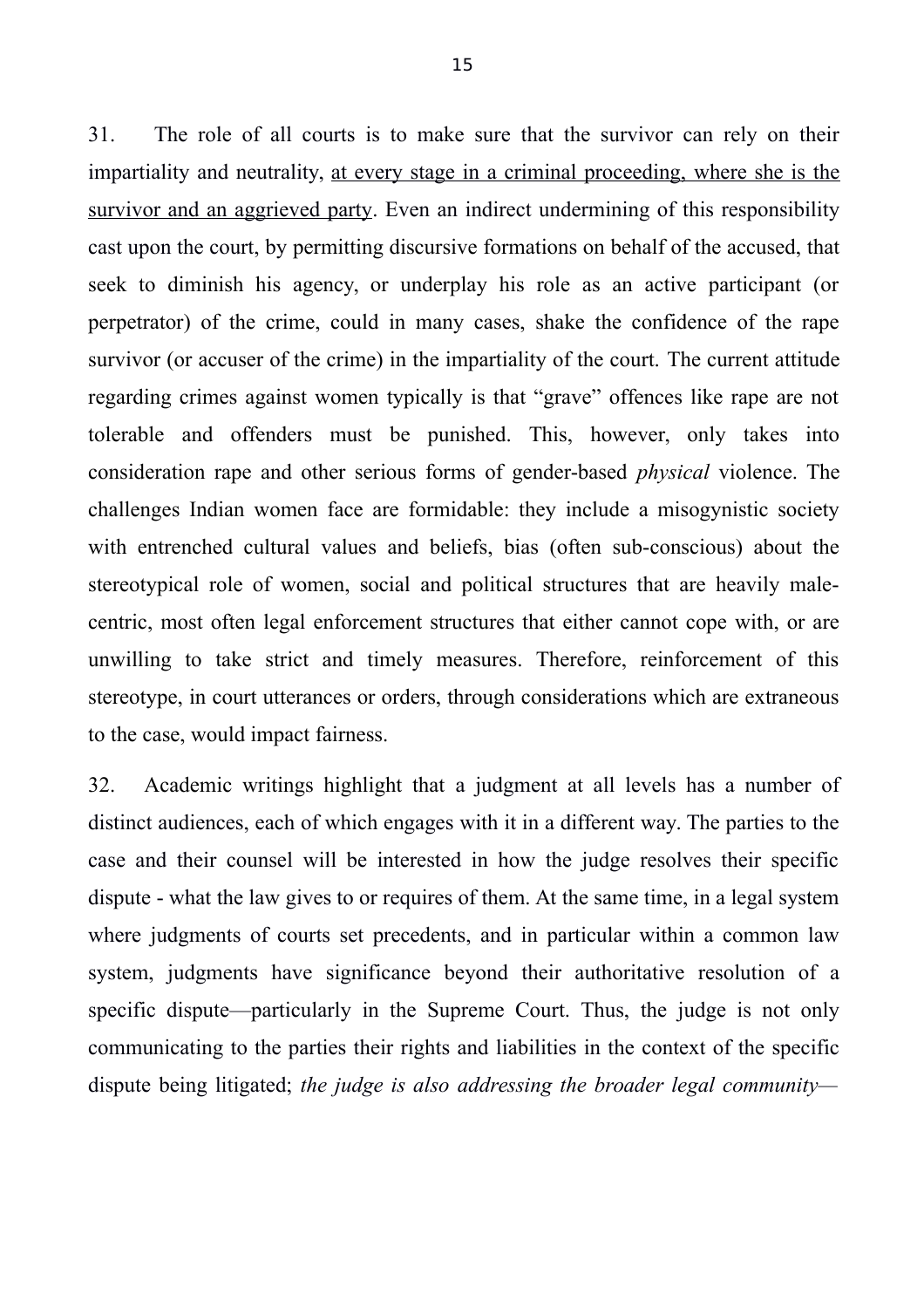*other lawyers, judges, legal academics, law students—and indeed the public at large.[29](#page-15-0)*

33. Using *rakhi* tying as a condition for bail, transforms a molester into a brother, by a judicial mandate. This is wholly unacceptable, and has the effect of diluting and eroding the offence of sexual harassment. The act perpetrated on the survivor constitutes an offence in law, and is not a minor transgression that can be remedied by way of an apology, rendering community service, tying a *rakhi* or presenting a gift to the survivor, or even promising to marry her, as the case may be. The law criminalizes outraging the modesty of a woman. Granting bail, subject to such conditions, renders the court susceptible to the charge of re-negotiating and mediating justice between confronting parties in a criminal offence and perpetuating gender stereotypes.

34. The Inter-American Commission on Human Rights has noted that judicial stereotyping *"is a common and pernicious barrier to justice, particularly for women victims and survivors of violence. Such stereotyping causes judges to reach a view about cases based on preconceived beliefs, rather than relevant facts and actual enquiry."[30](#page-15-1)* Furthering of rape myths and stereotypes by the judiciary, limits the emancipatory potential of the law.

35. 'Judicial stereotyping' refers to the practice of judges ascribing to an individual specific attributes, characteristics or roles by reason only of her or his membership in a particular social group (e.g. women). It is used, also, to refer to the practice of judges perpetuating harmful stereotypes through their failure to challenge them, for example by lower courts or parties to legal proceedings.<sup>[31](#page-15-2)</sup> Stereotyping

<span id="page-15-0"></span><sup>29</sup>Erica Rackley, *The Art and Craft of Writing Judgements* in Hunter, Rosemary and McGlynn, Clare and Rackley, Erika, eds. FEMINIST JUDGMENTS*:* FROM THEORY TO PRACTICE, Hart Publishing, Oxford.

<span id="page-15-1"></span><sup>30</sup> Inter-American Commission on Human Rights, *Access to Justice for Women Victims of Sexual Violence: Education and Health*, OEA/Ser.L/V/II. Doc. 65 (2011) ; Simone Cusack, *Eliminating Judicial Stereotyping*, Paper submitted to the Office of the High Commissioner for Human Rights (2014).

<span id="page-15-2"></span><sup>31</sup> Simone Cusack, *Eliminating Judicial Stereotyping*, Paper submitted to the Office of the High Commissioner for Human Rights (2014), p. 2.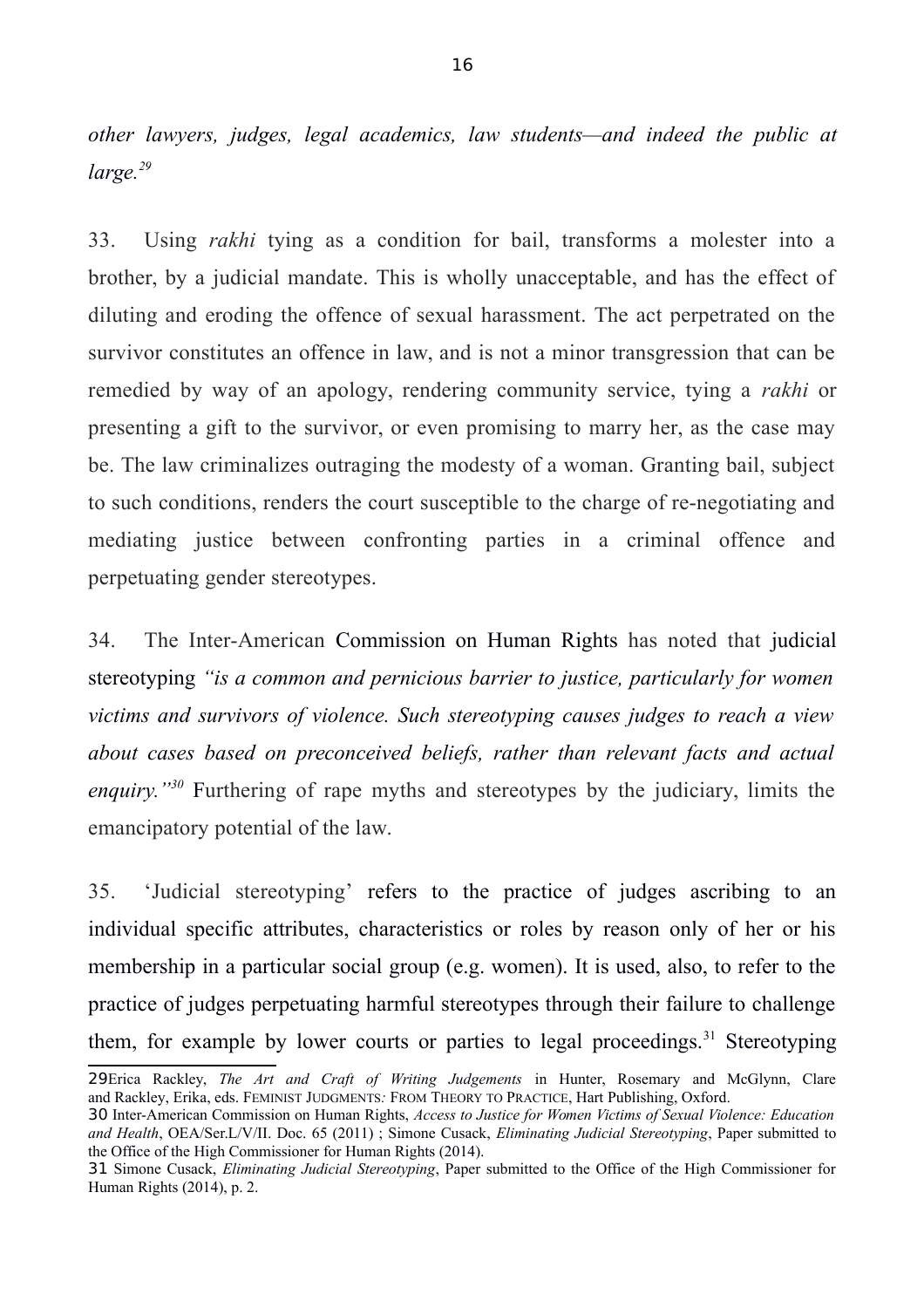excludes any individualized consideration of, or investigation into, a person's actual circumstances and their needs or abilities.<sup>[32](#page-16-0)</sup>

36. There have been notable rulings by the CEDAW[33](#page-16-1) Committee in this regard. In *V.K. v. Bulgaria[34](#page-16-2)*, the Committee observed that:

'*stereotyping affects women's right to a fair trial and that the judiciary must be careful not to create inflexible standards based on preconceived notions of what constitutes domestic or gender-based violence*'.

37. In *Karen Tayag Vertido v. The Philippines[35](#page-16-3)*, the CEDAW Committee stressed that court should not create *"inflexible standards"* of what women should be or have done, when confronted with a situation of rape.

38. Judges can play a significant role in ridding the justice system of harmful stereotypes. They have an important responsibility to base their decisions on law and facts in evidence, and not engage in gender stereotyping. This requires judges to identify gender stereotyping, and identify how the application, enforcement or perpetuation of these stereotypes discriminates against women or denies them equal access to justice. Stereotyping might compromise the impartiality of a judge's decision and affect his or her views about witness credibility or the culpability of the accused person.[36](#page-16-4)As a judge of the Canadian Supreme Court remarked:

*"Myths and stereotypes are a form of bias because they impair the individual judge's ability to assess the facts in a particular case in an open-minded fashion. In fact, judging based on myths and stereotypes is entirely incompatible with keeping an open mind, because myths*

<span id="page-16-0"></span><sup>32</sup>*Supra,* p. 17.

<span id="page-16-1"></span><sup>33</sup>The Convention on the Elimination of All Forms of Discrimination against Women (CEDAW), was adopted in 1979 by the UN General Assembly; it is sometimes described as an international bill of rights for women. The CEDAW Committee is set up under Article 17 of CEDAW.

<span id="page-16-2"></span><sup>34</sup>*V.K. v. Bulgaria*, Communication No. 20/2008, UN Doc. CEDAW/C/49/D/20/2008 (2011) (CEDAW)

<span id="page-16-3"></span><sup>35</sup>*Karen Tayag Vertido v. The Philippines*, Communication No. 18/2008, UN Doc. CEDAW/C/46/D/18/2008 (2010) (CEDAW), para. 8.4.

<span id="page-16-4"></span><sup>36</sup> Simone Cusack, *Eliminating Judicial Stereotyping*, Paper submitted to the Office of the High Commissioner for Human Rights (2014), p. 22.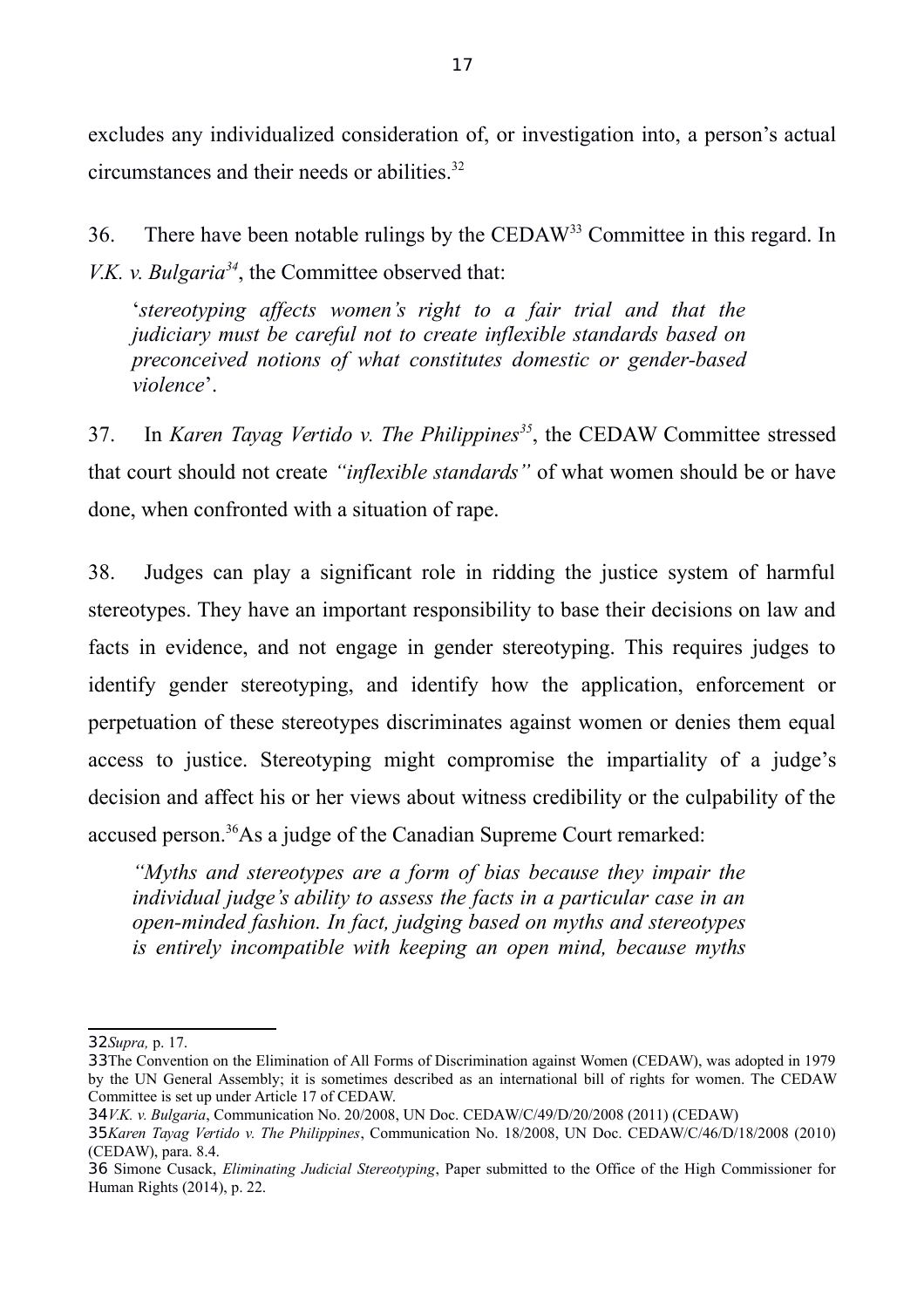*and stereotypes are based on irrational predisposition and generalization, rather than fact."[37](#page-17-0)*

39. The stereotype of the ideal sexual assault victim disqualifies several accounts of lived experiences of sexual assault. Rape myths<sup>[38](#page-17-1)</sup> undermine the credibility of those women who are seen to deviate too far from stereotyped notions of chastity, resistance to rape, having visible physical injuries, behaving a certain way, reporting the offence immediately, etc. In the words of the Supreme Court of Canada, in *R v. Seaboyer*, [39](#page-17-2)

*"The woman who comes to the attention of the authorities has her victimization measured against the current rape mythologies, i.e., who she should be in order to be recognized as having been, in the eyes of the law, raped; who her attacker must be in order to be recognized, in the eyes of the law, as a potential rapist; and how injured she must be in order to be believed."*

40. The Bangalore Principles of Judicial Conduct, 2002, were from a meeting of Chief Justices of Asian and African countries, and endorsed by the UN Commission on Human Rights, the ECOSOC and the Commission on Crime Prevention and Criminal Justice. The Bangalore Principles provide that:

*"2.4 A judge shall not knowingly, while a proceeding is before, or could come before, the judge, make any comment that might reasonably be expected to affect the outcome of such proceeding or impair the manifest fairness of the process. Nor shall the judge make any comment in public or otherwise that might affect the fair trial of any person or issue.*

#### *\*\*\*\*\*\*\*\**

*5.1 A judge shall be aware of, and understand, diversity in society and differences arising from various sources, including but not limited to race, colour, sex, religion, national origin, caste, disability, age,*

<span id="page-17-2"></span>Court).

<span id="page-17-0"></span><sup>37</sup> The Honourable Madame Justice Claire L'Heureux-Dubé, 'Beyond the Myths: Equality, Impartiality, and Justice' (2001) 10(1) *Journal of Social Distress and the Homeless* 87, 88.

<span id="page-17-1"></span><sup>38</sup> Explained in *R. v. Osolin*, [1993] 4 S.C.R. 595 (a Canadian case) as opinions improperly forming the background for considering evidentiary issues in sexual assault trials. These include the false concepts that: women cannot be raped against their will; only "bad girls" are raped; anyone not clearly of "good character" is more likely to have consented. 39*R v. Seaboyer*, [1991] 2 S.C.R. 577, 650 (L'Heureux-Dubé & Gonthier JJ, dissenting in part) (Canada, Supreme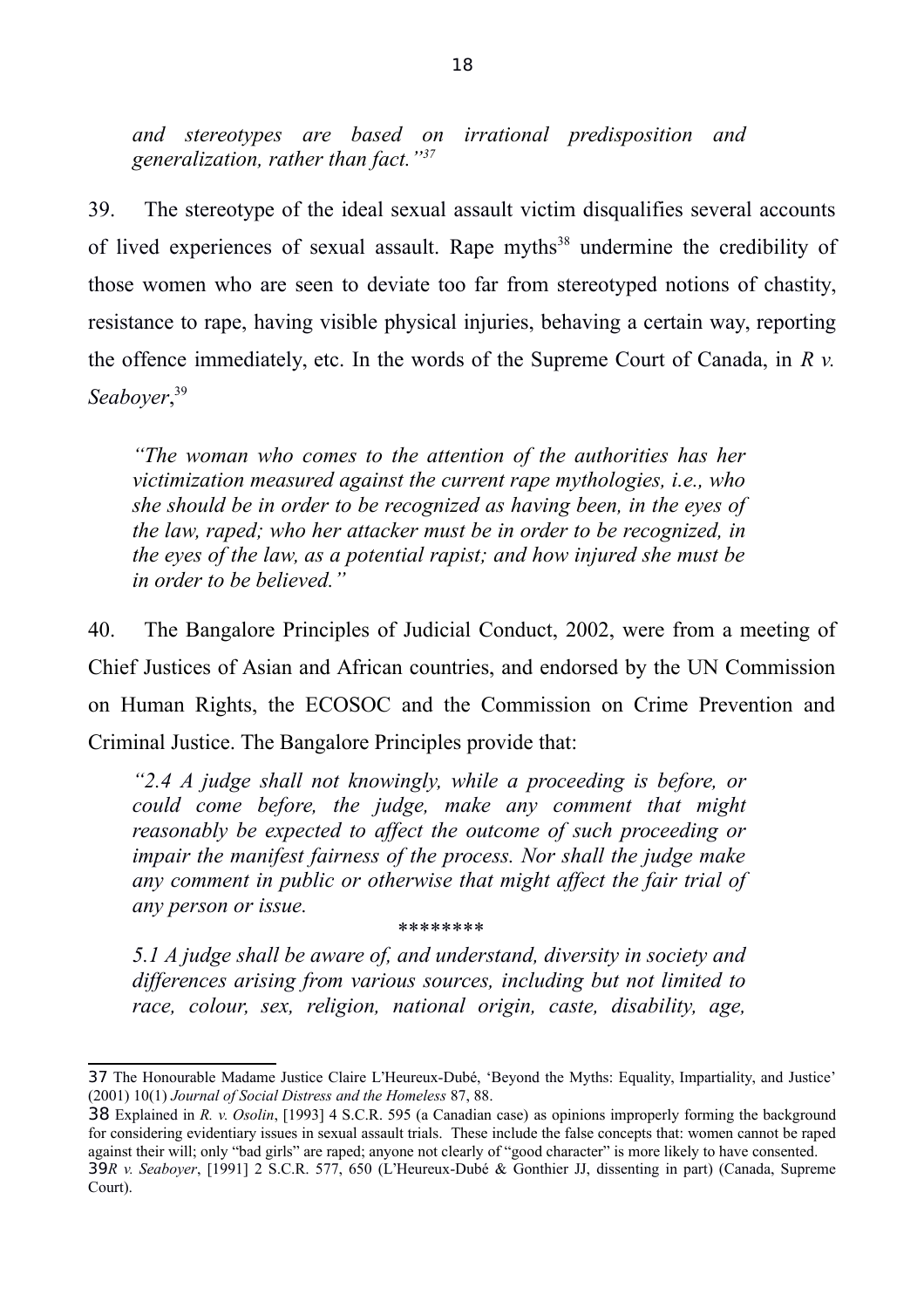*marital status, sexual orientation, social and economic status and other like causes ("irrelevant grounds").*

*5.2 A judge shall not, in the performance of judicial duties, by words or conduct, manifest bias or prejudice towards any person or group on irrelevant grounds."*

41. This court held, in *State of Punjab v. Gurmit Singh & Ors*.<sup>[40](#page-18-0)</sup> that:

*"The trial court not only erroneously disbelieved the prosecutrix, but quite uncharitably and unjustifiably even characterised her as a girl "of loose morals" or "such type of a girl". … We must express our strong disapproval of the approach of the trial court and its casting a stigma on the character of the prosecutrix. The observations lack sobriety expected of a judge. … The courts are expected to use selfrestraint while recording such findings which have larger repercussions so far as the future of the victim of the sex crime is concerned and even wider implications on the society as a whole – where the victim of crime is discouraged – the criminal encouraged and in turn crime gets rewarded!'* \*\*\*\*\*

*"Language is 'a medium of social action' not 'merely a vehicle of communication' and the written judicial opinion is the primary, if not the sole, medium in which judges within our judicial system execute language."[41](#page-18-1)*

\*\*\*\*\*

*…the text of judicial decisions and opinions constitutes the law by which our common law system abides and the basis on which judges, lawyers, and citizens make reasoned legal judgments about future action."[42](#page-18-2)*

42. This Court therefore holds that the use of reasoning/language which diminishes the offence and tends to trivialize the survivor, is especially to be avoided under all circumstances. Thus, the following conduct, actions or situations are hereby deemed irrelevant, e.g. - to say that the survivor had in the past consented to such or similar acts or that she behaved promiscuously, or by her acts or clothing, provoked the alleged action of the accused, that she behaved in a manner unbecoming of chaste or

<span id="page-18-0"></span><sup>40</sup>*State of Punjab v. Gurmit Singh & Ors*., 1996 SCC (2) 384.

<span id="page-18-2"></span><span id="page-18-1"></span><sup>41</sup> Rachael K. Hinkle et al., A Positive Theory and Empirical Analysis of Strategic Word Choice in District Court Opinions, 4 J. OF LEGAL ANALYSIS 407, 408 (2012). 42Ibid, at p. 409.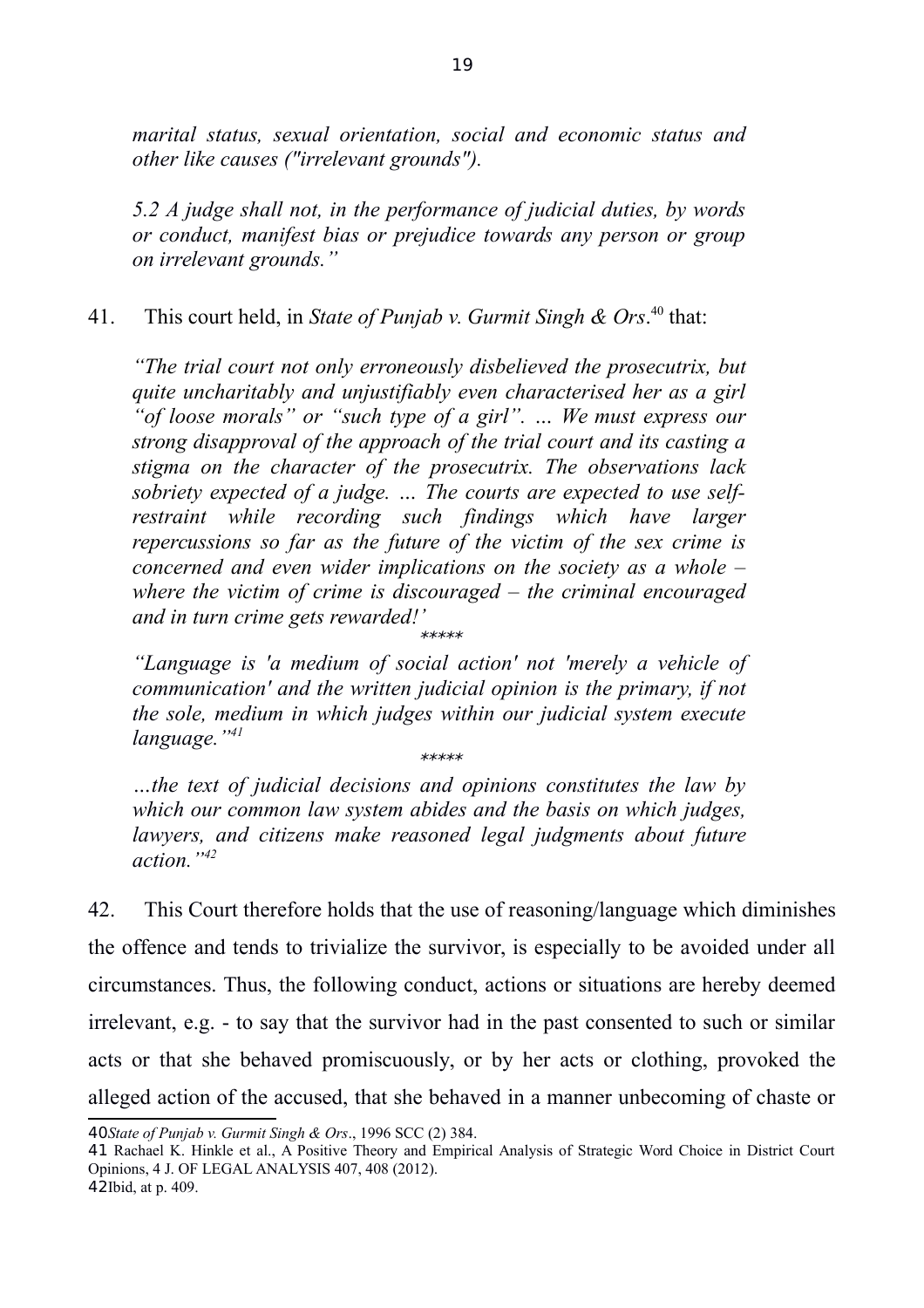"Indian" women, or that she had called upon the situation by her behavior, etc. These instances are only illustrations of an attitude which should never enter judicial verdicts or orders or be considered relevant while making a judicial decision; they cannot be reasons for granting bail or other such relief. Similarly, imposing conditions that implicitly tend to condone or diminish the harm caused by the accused and have the effect of potentially exposing the survivor to secondary trauma, such as mandating mediation processes in non-compoundable offences, mandating as part of bail conditions, community service (in a manner of speaking with the so-called reformative approach towards the perpetrator of sexual offence) or requiring tendering of apology once or repeatedly, or in any manner getting or being in touch with the survivor, is especially forbidden. The law does not permit or countenance such conduct, where the survivor can potentially be traumatized many times over or be led into some kind of non-voluntary acceptance, or be compelled by the circumstances to accept and condone behavior what is a serious offence.

43. The instances spelt out in the present judgment are only illustrations; the idea is that the greatest extent of sensitivity is to be displayed in the judicial approach, language and reasoning adopted by the judge. Even a solitary instance of such order or utterance in court, reflects adversely on the entire judicial system of the country, undermining the guarantee to fair justice to all, and especially to victims of sexual violence (of any kind from the most aggravated to the so-called minor offences).

44. Having regard to the foregoing discussion, it is hereby directed that henceforth:

(a) Bail conditions should not mandate, require or permit contact between the accused and the victim. Such conditions should seek to protect the complainant from any further harassment by the accused;

(b) Where circumstances exist for the court to believe that there might be a potential threat of harassment of the victim, or upon apprehension expressed, after calling for reports from the police, the nature of protection shall be separately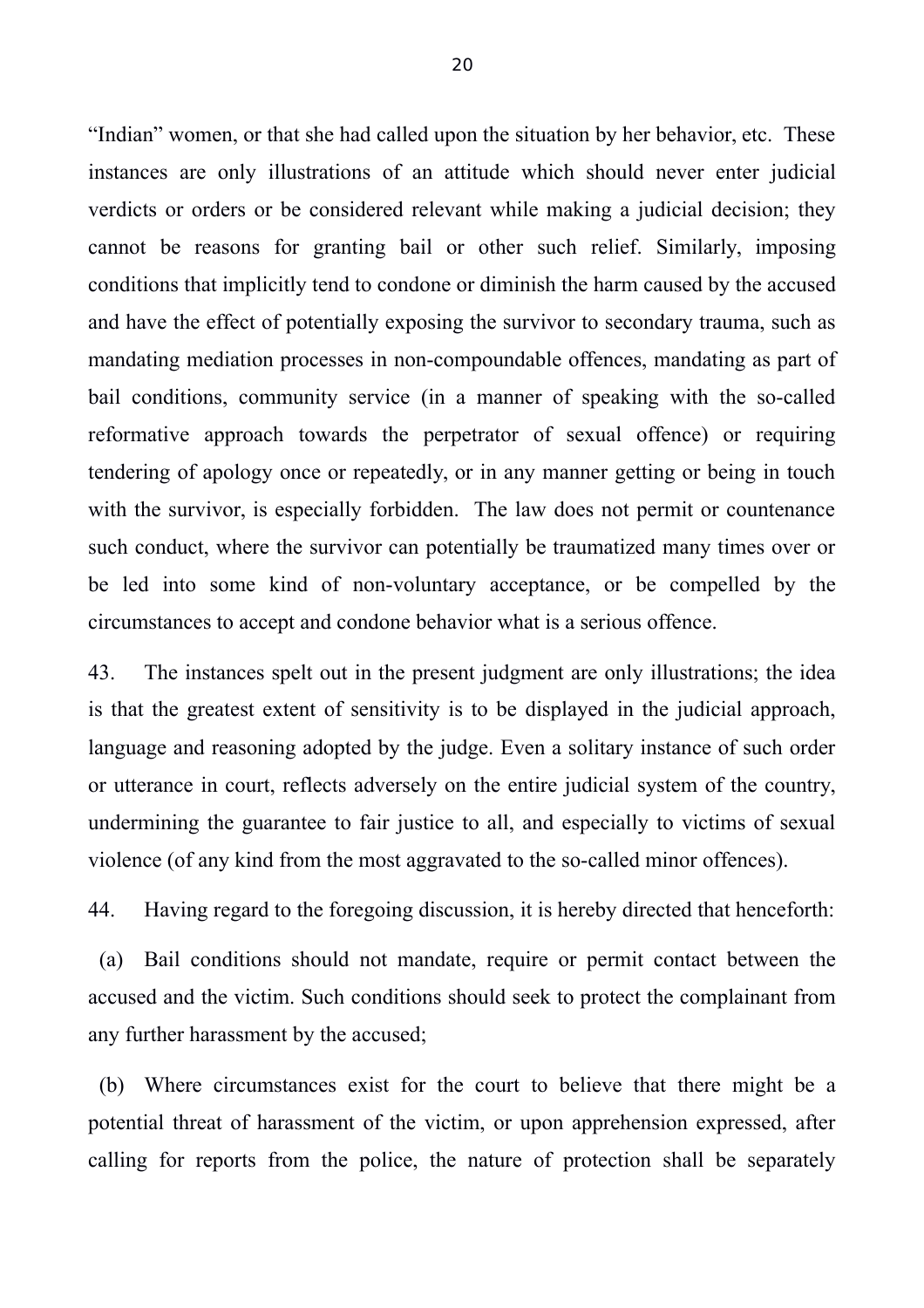considered and appropriate order made, in addition to a direction to the accused not to make any contact with the victim;

(c) In all cases where bail is granted, the complainant should immediately be informed that the accused has been granted bail and copy of the bail order made over to him/her within two days;

(d) Bail conditions and orders should avoid reflecting stereotypical or patriarchal notions about women and their place in society, and must strictly be in accordance with the requirements of the Cr. PC. In other words, discussion about the dress, behavior, or past "conduct" or "morals" of the prosecutrix, should not enter the verdict granting bail;

(e) The courts while adjudicating cases involving gender related crimes, should not suggest or entertain any notions (or encourage any steps) towards compromises between the prosecutrix and the accused to get married, suggest or mandate mediation between the accused and the survivor, or any form of compromise as it is beyond their powers and jurisdiction;

(f) Sensitivity should be displayed at all times by judges, who should ensure that there is no traumatization of the prosecutrix, during the proceedings, or anything said during the arguments, and

(g) Judges especially should not use any words, spoken or written, that would undermine or shake the confidence of the survivor in the fairness or impartiality of the court.

45. Further, courts should desist from expressing any stereotype opinion, in words spoken during proceedings, or in the course of a judicial order, to the effect that (i) women are physically weak and need protection; (ii) women are incapable of or cannot take decisions on their own; (iii) men are the "head" of the household and should take all the decisions relating to family; (iv) women should be submissive and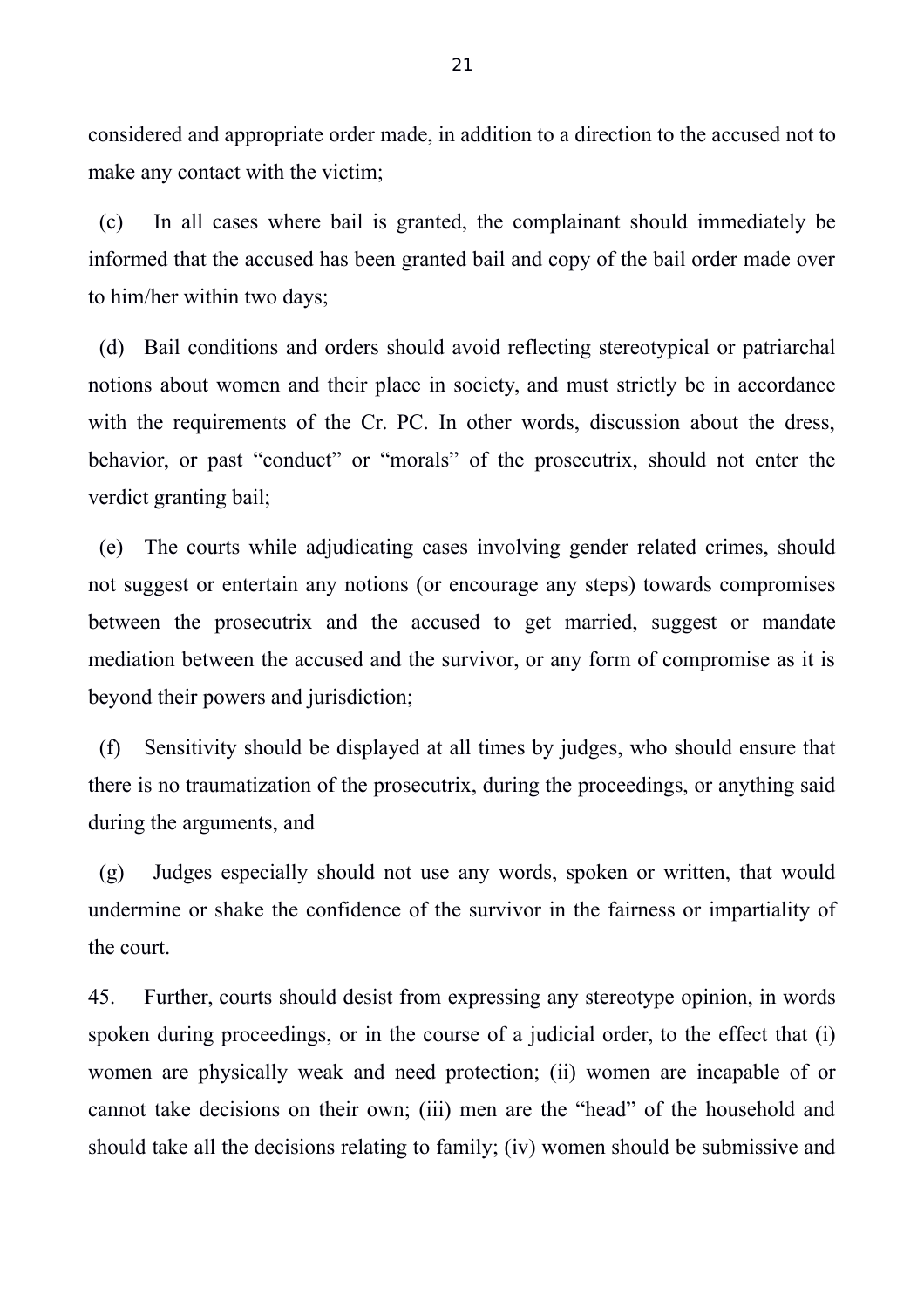obedient according to our culture; (v) "*good*" women are sexually chaste; (vi) motherhood is the duty and role of every woman, and assumptions to the effect that she wants to be a mother; (vii) women should be the ones in charge of their children, their upbringing and care; (viii) being alone at night or wearing certain clothes make women responsible for being attacked; (ix) a woman consuming alcohol, smoking, etc. may justify unwelcome advances by men or "has asked for it"; (x) women are emotional and often overreact or dramatize events, hence it is necessary to corroborate their testimony; (xi) testimonial evidence provided by women who are sexually active may be suspected when assessing "consent" in sexual offence cases; and (xii) lack of evidence of physical harm in sexual offence case leads to an inference of consent by the woman.

46. As far as the training and sensitization of judges and lawyers, including public prosecutors goes, this court hereby mandates that a module on gender sensitization be included, as part of the foundational training of every judge. This module must aim at imparting techniques for judges to be more sensitive in hearing and deciding cases of sexual assault, and eliminating entrenched social bias, especially misogyny. The module should also emphasize the prominent role that judges are expected to play in society, as role models and thought leaders, in promoting equality and ensuring fairness, safety and security to all women who allege the perpetration of sexual offences against them. Equally, the use of language and appropriate words and phrases should be emphasized as part of this training.

47. The National Judicial Academy is hereby requested to devise, speedily, the necessary inputs which have to be made part of the training of young judges, as well as form part of judges' continuing education with respect to gender sensitization, with adequate awareness programs regarding stereotyping and unconscious biases that can creep into judicial reasoning. The syllabi and content of such courses shall be framed after necessary consultation with sociologists and teachers in psychology, gender studies or other relevant fields, preferably within three months. The course should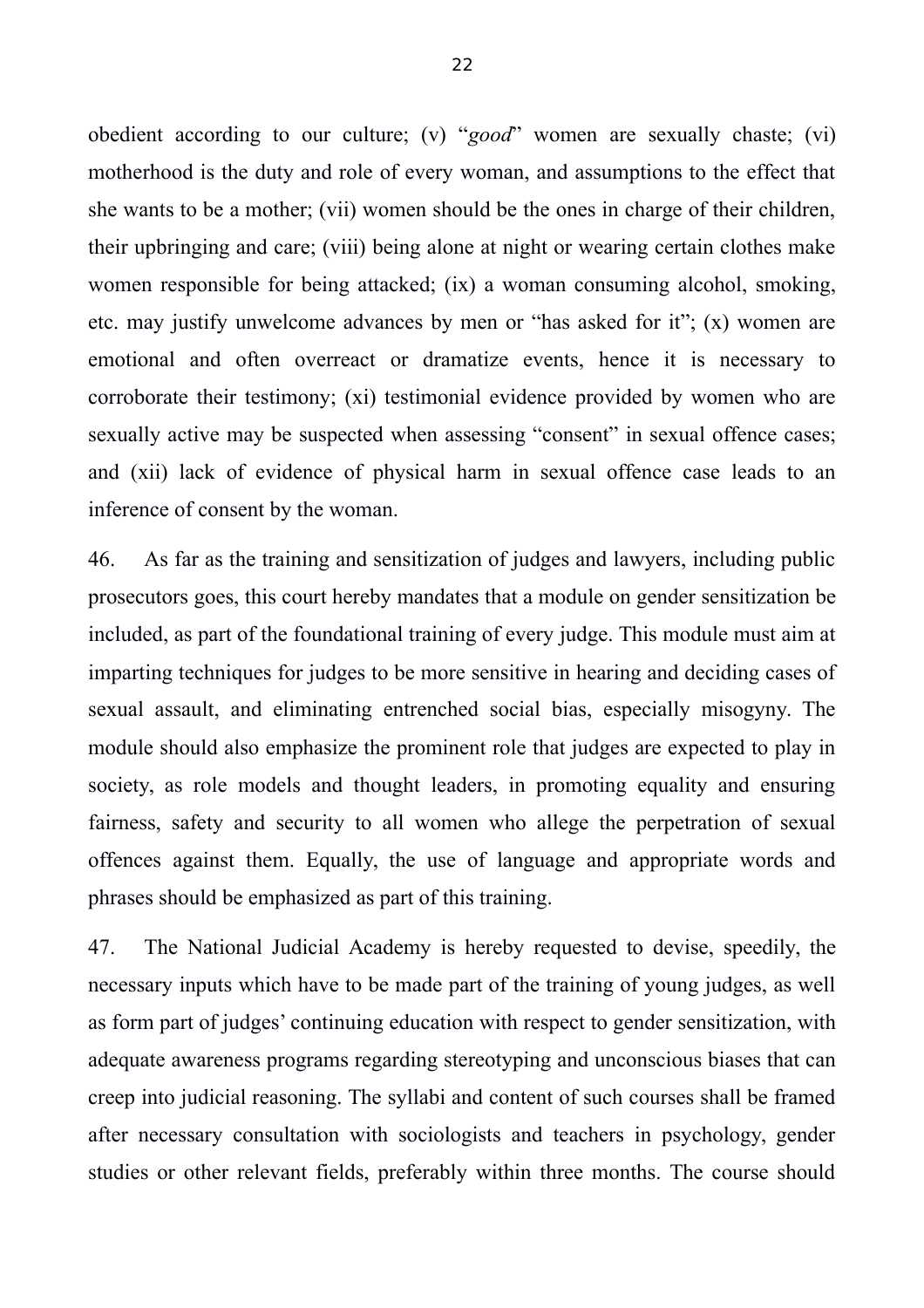emphasize upon the relevant factors to be considered, and importantly, what should be avoided during court hearings and never enter judicial reasoning. Public Prosecutors and Standing Counsel too should undergo mandatory training in this regard. The training program, its content and duration shall be developed by the National Judicial Academy, in consultation with State academies. The course should contain topics such as appropriate court-examination and conduct and what is to be avoided.

48. Likewise, the Bar Council of India (BCI) should also consult subject experts and circulate a paper for discussion with law faculties and colleges/universities in regard to courses that should be taught at the undergraduate level, in the LL.B program. The BCI shall also require topics on sexual offences and gender sensitization to be mandatorily included in the syllabus for the All India Bar Examination.

49. Before parting, this Court expresses its gratitude for the valuable suggestions and the assistance rendered by the learned Attorney General pursuant to the notice issued. We also appreciate the submissions made on behalf of the appellant(s) and the intervenor(s).

50. Each High Court should, with the help of relevant experts, formulate a module on judicial sensitivity to sexual offences, to be tested in the Judicial Services Examination.

51. In the light of the above, the bail conditions in the impugned judgment, extracted at para 3 above, are set aside, and expunged from the record.

52. Before concluding, it would be appropriate to quote certain excerpts from the Canadian *Commentaries on Judicial Conduct:[43](#page-22-0)*

<span id="page-22-0"></span><sup>43</sup> Les Éditions Yvon Blais Inc, 1991, quoted by Rt. Hon'ble Beverley Mclachlin, former Chief Justice of Canada, in her Speech *Judging in a Democratic State<https://www.scc-csc.ca/judges-juges/spe-dis/bm-2004-06-03-eng.aspx#fnb10>*